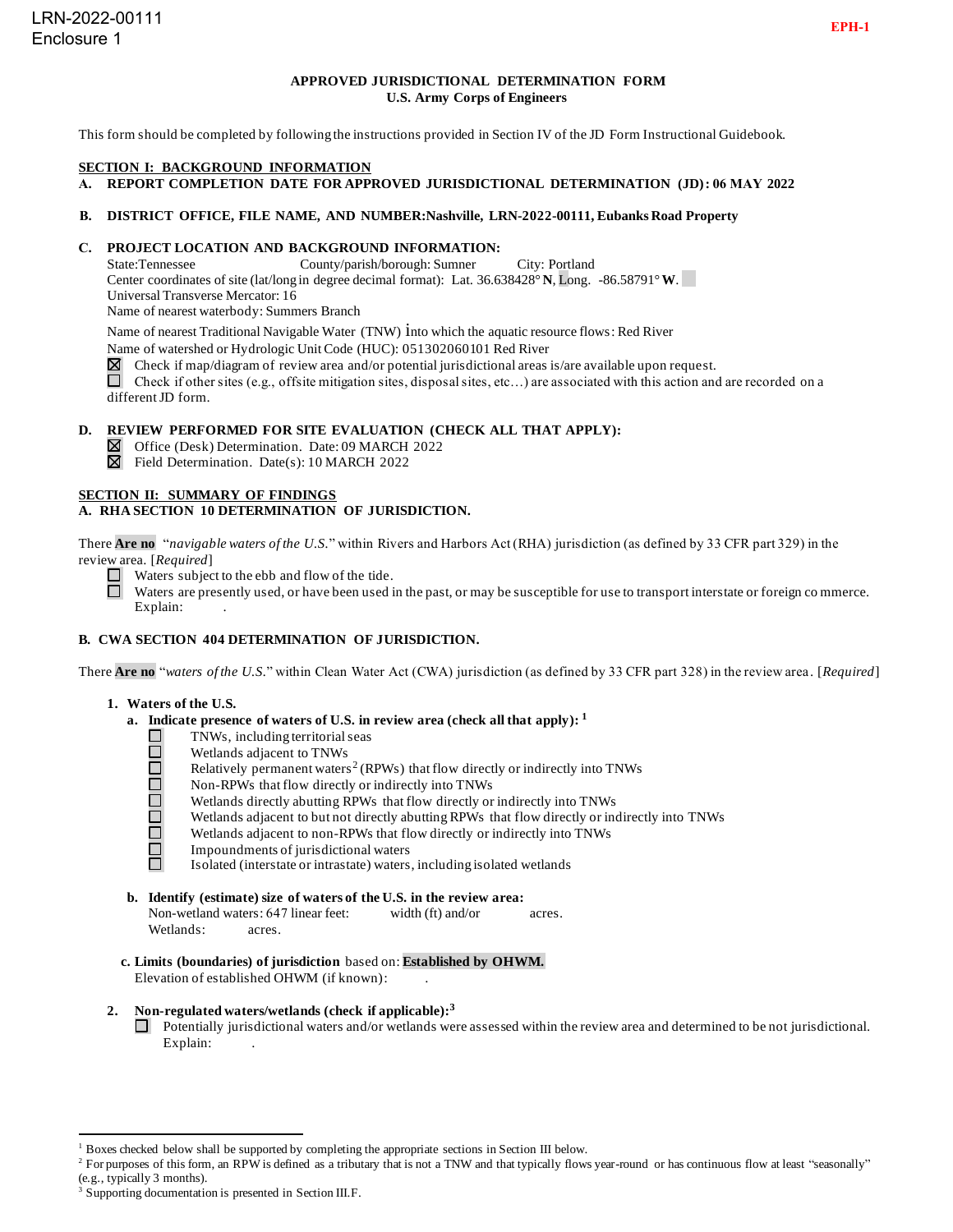## **SECTION III: CWA ANALYSIS**

#### **A. TNWs AND WETLANDS ADJACENT TO TNWs**

**The agencies will assert jurisdiction over TNWs and wetlands adjacent to TNWs. If the aquatic resource is a TNW, complete Section III.A.1 and Section III.D.1. only; if the aquatic resource is a wetland adjacent to a TNW, complete Sections III.A.1 and 2 and Section III.D.1.; otherwise, see Section III.B below**.

#### **1. TNW**

Identify TNW: .

Summarize rationale supporting determination: .

#### **2. Wetland adjacent to TNW**

Summarize rationale supporting conclusion that wetland is "adjacent": .

## **B. CHARACTERISTICS OF TRIBUTARY (THAT IS NOT A TNW) AND ITS ADJACENT WETLANDS (IF ANY):**

**This section summarizes information regarding characteristics of the tributary and its adjacent wetlands, if any, and it helps determine whether or not the standards for jurisdiction established under Rapanos have been met.**

**The agencies will assert jurisdiction over non-navigable tributaries of TNWs where the tributaries are "relatively permanent waters" (RPWs), i.e. tributaries that typically flow year-round or have continuous flow at least seasonally (e.g., typically 3 months). A wetland that directly abuts an RPW is also jurisdictional. If the aquatic resource is not a TNW, but has year-round (perennial) flow, skip to Section III.D.2. If the aquatic resource is a wetland directly abutting a tributary with perennial flow, skip to Section III.D.4.**

**A wetland that is adjacent to but that does not directly abut an RPW requires a significant nexus evaluation. Corps districts and EPA regions will include in the record any available information that documents the existence of a significant nexus between a relatively permanent tributary that is not perennial (and its adjacent wetlands if any) and a traditional navigable water, ev en though a significant nexus finding is not required as a matter of law.**

**If the waterbody<sup>4</sup> is not an RPW, or a wetland directly abutting an RPW, a JD will require additional data to determine if the waterbody has a significant nexus with a TNW. If the tributary has adjacent wetlands, the significant nexus evaluation must consider the tributary in combination with all of its adjacent wetlands. This significant nexus evaluation that combines, for analytical purposes, the tributary and all of its adjacent wetlands is used whether the review area identified in the JD request is the tributary, or its adjacent wetlands, or both. If the JD covers a tributary with adjacent wetlands, complete Section III.B.1 for the tributary, Section III.B.2 for any onsite wetlands, and Section III.B.3 for all wetlands adjacent to that tributary, both onsite and offsite. The determination whether a significant nexus exists is determined in Section III.C below.**

**1. Characteristics of non-TNWs that flow directly or indirectly into TNW**

**(i) General Area Conditions:** Watershed size: 70.62 **square miles** Drainage area: 0.1 **square miles** Average annual rainfall: 52 inches Average annual snowfall: inches

## **(ii) Physical Characteristics:**

- (a) Relationship with TNW:  $\Box$  Tributary flows directly into TNW. Tributary flows through **2** tributaries before entering TNW.
	- Project waters are **5-10** river miles from TNW. Project waters are **1 (or less)** river miles from RPW. Project waters are **2-5** aerial (straight) miles from TNW. Project waters are **1 (or less)** aerial (straight) miles from RPW. Project waters cross or serve as state boundaries. Explain: N/A.

Identify flow route to TNW<sup>5</sup>: Tributary stream order, if known: EPH-1 drains into Summers Branch which drains into the Red River a TNW.

<sup>4</sup> Note that the Instructional Guidebook contains additional information regarding swales, ditches, washes, and erosional features generally and in the arid West.

 $<sup>5</sup>$  Flow route can be described by identifying, e.g., tributary a, which flows through the review area, to flow into tributary b, which then flows into TNW.</sup>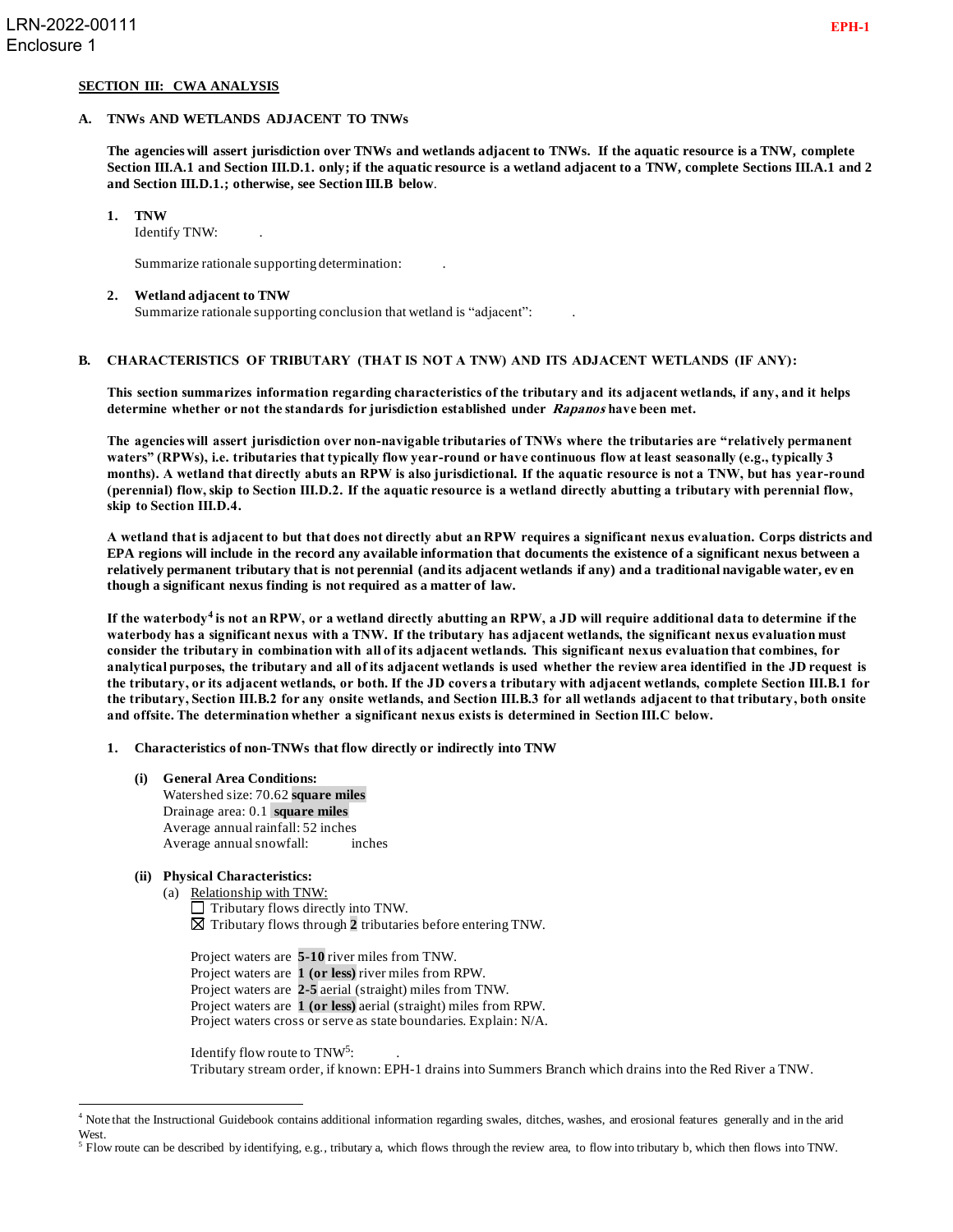|                      |                | (b) General Tributary Characteristics (check all that apply): |
|----------------------|----------------|---------------------------------------------------------------|
| <b>Tributary</b> is: | $\Box$ Natural |                                                               |

|  | Natural |
|--|---------|
|--|---------|

 $\Box$  Artificial (man-made). Explain:

 $\boxtimes$  Manipulated (man-altered). Explain: Tributary is located in an agricultural setting and has been altered over the decades. Historical aerials dating back to 1950 show ag effects.

|             | and $\alpha$ over the accures. This torreal actuals dating back to 1990 show as                                                                                                                                                                                                                                                                                                                                                                                                                       |                                 |                                                                                                                                                                                                                                                                    |  |
|-------------|-------------------------------------------------------------------------------------------------------------------------------------------------------------------------------------------------------------------------------------------------------------------------------------------------------------------------------------------------------------------------------------------------------------------------------------------------------------------------------------------------------|---------------------------------|--------------------------------------------------------------------------------------------------------------------------------------------------------------------------------------------------------------------------------------------------------------------|--|
|             | Tributary properties with respect to top of bank (estimate):<br>Average width: 2 feet<br>Average depth: 3 feet<br>Average side slopes: Vertical (1:1 or less).                                                                                                                                                                                                                                                                                                                                        |                                 |                                                                                                                                                                                                                                                                    |  |
|             | Primary tributary substrate composition (check all that apply):<br>$\boxtimes$ Silts<br>$\Box$ Sands<br>$\Box$ Cobbles<br>$\Box$ Gravel<br>$\Box$ Bedrock<br>$\Box$ Vegetation. Type/% cover:<br>$\Box$ Other. Explain:                                                                                                                                                                                                                                                                               |                                 | Concrete<br>Muck                                                                                                                                                                                                                                                   |  |
|             | Tributary condition/stability [e.g., highly eroding, sloughing banks]. Explain: highly eroding. Channelizing the<br>stormwater runoff from the surrounding fileds and road and upstream warehouse.<br>Presence of run/riffle/pool complexes. Explain: None.<br>Tributary geometry: Relatively straight<br>Tributary gradient (approximate average slope): 1-5% %                                                                                                                                      |                                 |                                                                                                                                                                                                                                                                    |  |
| information | $(c)$ Flow:<br>Tributary provides for: Ephemeral flow<br>Estimate average number of flow events in review area/year: 20 (or greater)<br>Describe flow regime: Ephemeral.<br>Other information on duration and volume: This feature is at the top of the watershed and flows only in<br>response to a rainfall event. Flow was not seen on either consultant or Corps site visits. The resource<br>exhibited weak bed and bank, drift deposits, and OHWM. See significant nexus determination for more |                                 |                                                                                                                                                                                                                                                                    |  |
|             | Surface flow is: Discrete and confined. Characteristics: Water is confined the channel during flow events.                                                                                                                                                                                                                                                                                                                                                                                            |                                 |                                                                                                                                                                                                                                                                    |  |
|             | Subsurface flow: No. Explain findings: No indication of groundwater connection found onsite.<br>$\Box$ Dye (or other) test performed:                                                                                                                                                                                                                                                                                                                                                                 |                                 |                                                                                                                                                                                                                                                                    |  |
|             | Tributary has (check all that apply):<br>$\boxtimes$ Bed and banks<br>$\boxtimes$ OHWM <sup>6</sup> (check all indicators that apply):<br>$\Box$ clear, natural line impressed on the bank $\Box$<br>$\Box$ changes in the character of soil<br>$\Box$ shelving<br>$\boxtimes$ vegetation matted down, bent, or absent<br>$\boxtimes$ leaf litter disturbed or washed away<br>sediment deposition<br>$\Box$ water staining<br>ப<br>other (list):<br>$\Box$ Discontinuous OHWM. <sup>7</sup> Explain:  | ш<br>ப<br>$\Box$<br>$\Box$<br>ப | the presence of litter and debris<br>destruction of terrestrial vegetation<br>the presence of wrack line<br>sediment sorting<br>scour<br>multiple observed or predicted flow events<br>abrupt change in plant community                                            |  |
|             | $\Box$ High Tide Line indicated by:<br>$\Box$ oil or scum line along shore objects<br>$\Box$ fine shell or debris deposits (foreshore)<br>physical markings/characteristics<br>tidal gauges<br>LΙ<br>other (list):                                                                                                                                                                                                                                                                                    | ப<br>$\Box$                     | If factors other than the OHWM were used to determine lateral extent of CWA jurisdiction (check all that apply):<br>Mean High Water Mark indicated by:<br>survey to available datum;<br>physical markings;<br>$\Box$ vegetation lines/changes in vegetation types. |  |

**(iii) Chemical Characteristics:**

<sup>&</sup>lt;sup>6</sup>A natural or man-made discontinuity in the OHWM does not necessarily sever jurisdiction (e.g., where the stream temporarily flows underground, or where the OHWM has been removed by development or agricultural practices). Where there is a break in the OHWM that is unrelated to the waterbody's flow regime (e.g., flow over a rock outcrop or through a culvert), the agencies will look for indicators of flow above and below the break. 7 Ibid.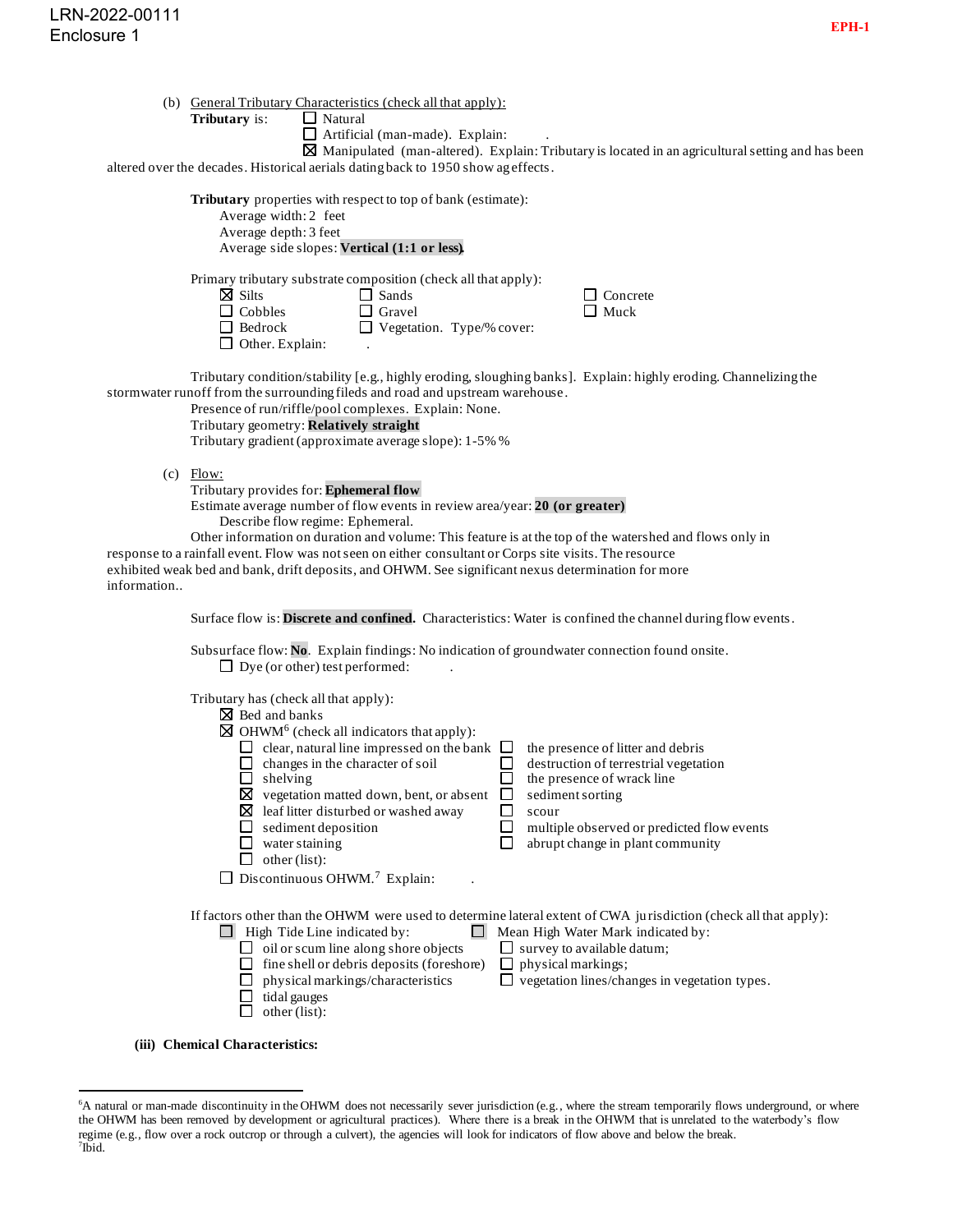Identify specific pollutants, if known: See above.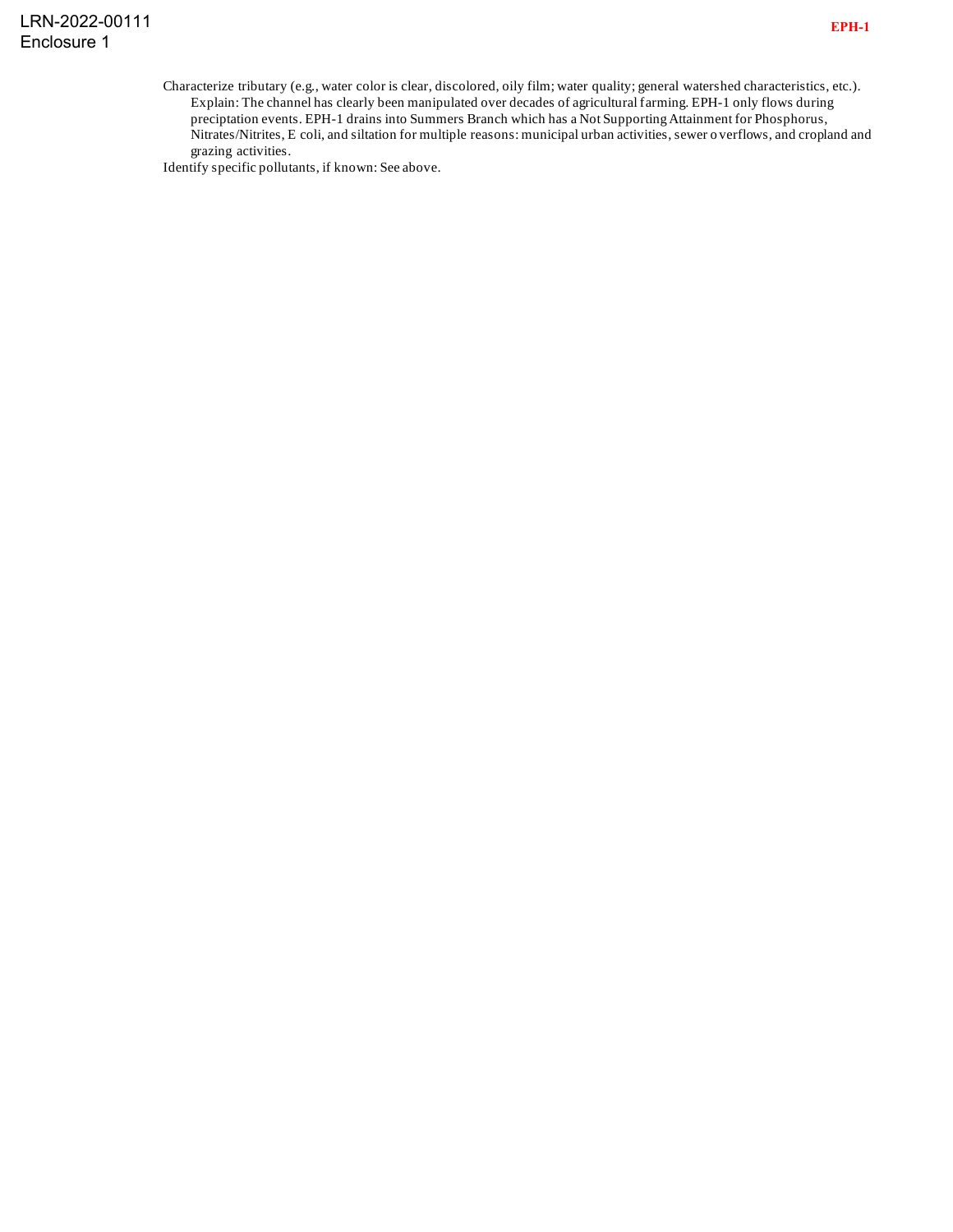## **(iv) Biological Characteristics. Channel supports (check all that apply):**

 $\boxtimes$  Riparian corridor. Characteristics (type, average width): Clsoer to where the ephemeral (EPH-1) drains ito Summers Branch is forested vegetation ~15'.

- $\Box$  Wetland fringe. Characteristics:
- $\Box$  Habitat for:
	-
	- $\Box$  Federally Listed species. Explain findings:
	- $\Box$  Fish/spawn areas. Explain findings:
	- $\Box$  Other environmentally-sensitive species. Explain findings:
	- $\Box$  Aquatic/wildlife diversity. Explain findings:

## **2. Characteristics of wetlands adjacent to non-TNW that flow directly or indirectly into TNW**

- **(i) Physical Characteristics:**
	- (a) General Wetland Characteristics: Properties: Wetland size: acres Wetland type. Explain: Wetland quality. Explain: Project wetlands cross or serve as state boundaries. Explain: .
	- (b) General Flow Relationship with Non-TNW: Flow is: **Pick List**. Explain:

Surface flow is**: Pick List**  Characteristics: .

Subsurface flow: **Pick List**. Explain findings: .  $\Box$  Dye (or other) test performed:

- (c) Wetland Adjacency Determination with Non-TNW:
	- $\Box$  Directly abutting
	- $\Box$  Not directly abutting
		- $\Box$  Discrete wetland hydrologic connection. Explain:
		- $\Box$  Ecological connection. Explain:
		- $\Box$  Separated by berm/barrier. Explain:

## (d) Proximity (Relationship) to TNW

Project wetlands are **Pick List** river miles from TNW. Project waters are **Pick List** aerial (straight) miles from TNW. Flow is from: **Pick List.** Estimate approximate location of wetland as within the **Pick List** floodplain.

#### **(ii) Chemical Characteristics:**

Characterize wetland system (e.g., water color is clear, brown, oil film on surface; water quality; general watershed characteristics; etc.). Explain:

Identify specific pollutants, if known: .

## **(iii) Biological Characteristics. Wetland supports (check all that apply):**

- $\Box$  Riparian buffer. Characteristics (type, average width):
- $\Box$  Vegetation type/percent cover. Explain:
- □ Habitat for:
	- $\Box$  Federally Listed species. Explain findings:
	- $\Box$  Fish/spawn areas. Explain findings:
	- $\Box$  Other environmentally-sensitive species. Explain findings:
	- $\Box$  Aquatic/wildlife diversity. Explain findings:

# **3. Characteristics of all wetlands adjacent to the tributary (if any)**

All wetland(s) being considered in the cumulative analysis: **Pick List** Approximately () acres in total are being considered in the cumulative analysis.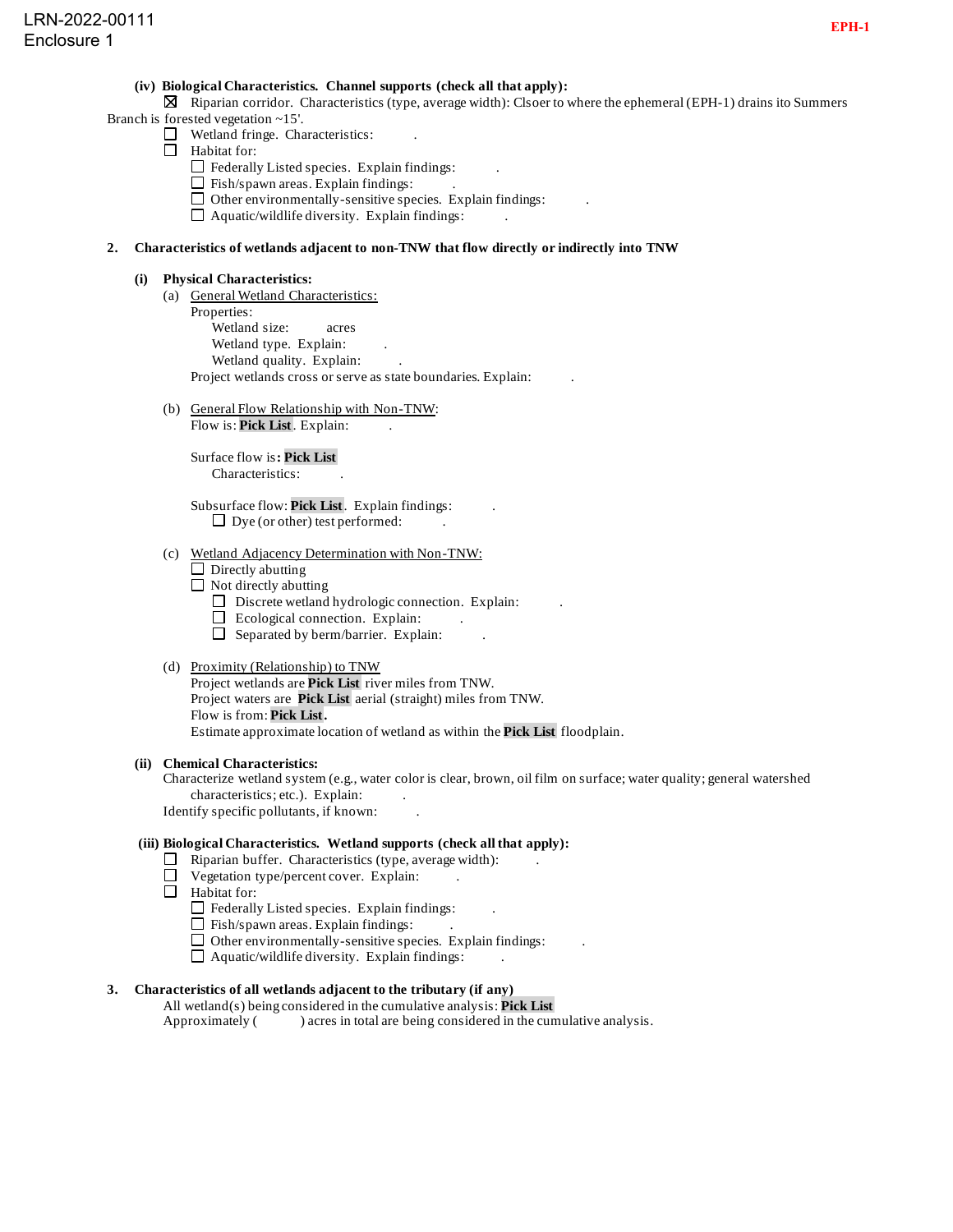For each wetland, specify the following:

| Directly abuts? $(Y/N)$ | Size (in acres) | Directly abuts? $(Y/N)$ | Size (in acres) |
|-------------------------|-----------------|-------------------------|-----------------|
|                         |                 |                         |                 |

Summarize overall biological, chemical and physical functions being performed:

## **C. SIGNIFICANT NEXUS DETERMINATION**

. **of a TNW. For each of the following situations, a significant nexus exists if the tributary, in combination with all of its adjacent A significant nexus analysis will assess the flow characteristics and functions of the tributary itself and the functions per formed by any wetlands adjacent to the tributary to determine if they significantly affect the chemical, physical, and biological i ntegrity wetlands, has more than a speculative or insubstantial effect on the chemical, physical and/or biological integrity of a TNW. Considerations when evaluating significant nexus include, but are not limited to the volume, duration, and frequency of the f low of water in the tributary and its proximity to a TNW, and the functions performed by the tributary and all its adjacent wetlands. It is not appropriate to determine significant nexus based solely on any specific threshold of distance (e.g. betw een a tributary and its adjacent wetland or between a tributary and the TNW). Similarly, the fact an adjacent wetland lies w ithin or outside of a floodplain is not solely determinative of significant nexus.**

## **Draw connections between the features documented and the effects on the TNW, as identified in the** *Rapanos* **Guidance and discussed in the Instructional Guidebook. Factors to consider include, for example:**

- Does the tributary, in combination with its adjacent wetlands (if any), have the capacity to carry pollutants or flood waters to TNWs, or to reduce the amount of pollutants or flood waters reaching a TNW?
- Does the tributary, in combination with its adjacent wetlands (if any), provide habitat and lifecycle support functions for fish and other species, such as feeding, nesting, spawning, or rearing young for species that are present in the TNW?
- Does the tributary, in combination with its adjacent wetlands (if any), have the capacity to transfer nutrients and organic carbon that support downstream foodwebs?
- Does the tributary, in combination with its adjacent wetlands (if any), have other relationships to the physical, chem ical, or biological integrity of the TNW?

## **Note: the above list of considerations is not inclusive and other functions observed or known to occur should be documented below:**

**1. Significant nexus findings for non-RPW that has no adjacent wetlands and flows directly or indirectly into TNWs.** Explain findings of presence or absence of significant nexus below, based on the tributary itself, then go to Section III.D: .

Proximity: The AJD review area covers the entirety of the RR. The RR is 647 linear feet long and has an approximate drainage area of 0.1 SQ Miles, making up 0.0014% of the 70.62 Sq Miles of the Red River watershed (USGS Stream Stats) at the point where any contribution from this RR might enter the Red River (confluence). The RR is 5.44 river miles from the Red River. The flow path is described in section  $B(1)(ii)$ .

Flow Characteristics: Precipitation in this county averages 52 inches annually. The RR only flows in response to rain events and the duration of that flow is contained within the first 48 hours following the rain event. We infer that any contribution of water or material by the RR to the Red River is negligible based on the relative size of its watershed compared to that of the Red River.

Quality: The RR assessed on site exhibited moderate signs of impairment due to prolonged agricultural use. EPA's 303(d) list of impaired waters do not include areas within the RR. No data is available for the RR itself with regards to water quality, however, the nearest downstream EPA assessed water is Summers Branch and it has a Not Supporting Attainment for Phosphorus, Nitrates/Nitrites, E coli, and siltation for multiple reasons: municipal urban activities, sewer overflows, and cropland and grazing activities. The RR does not have any wetlands associated with it.

Relevant Reach Function: The primary functions of the RR are the collection and distribution of stormwater, sediment, organic matter, and nutrients to downstream systems, which occur only during or immediately after precipitation events that produce runoff. The volume of water conveyed by the RR and the amount of substances entrained within this water are negligible in proportion to that delivered to the downstream TNW. The habitat of the RR does not support organisms dependent on an aquatic environment, and therefore does not support aquatic organisms inhabiting the TNW. The ephemeral habitat of the RR and its distance to the TNW (approximately 5.44 river miles), precludes its use by aquatic life present in the TNW for foraging, breeding, or refugia.

**Determination:** We have concluded from our analysis that any effect of this RR's functions on the chemical, biological, or physical integrity of the downstream TNW is negligible, and we therefore cannot assert that the RR, "EPH-1", has more than a speculative or insubstantial effect on the chemical, physical, and biological integrity of the Red River. We conclude that a significant nexus does not exist between "EPH-1" and the Red River.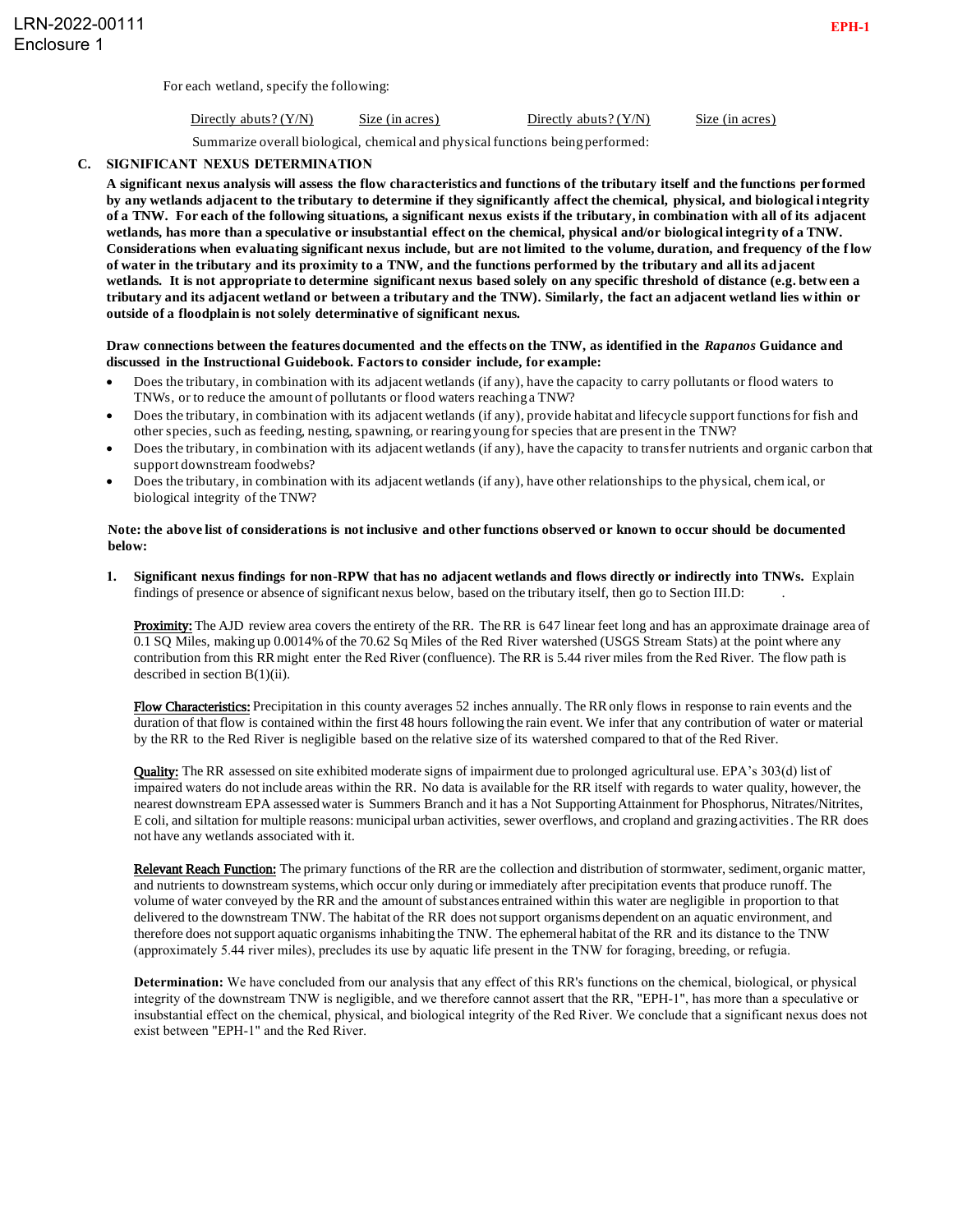**2. Significant nexus findings for non-RPW and its adjacent wetlands, where the non-RPW flows directly or indirectly into TNWs. Explain findings of presence or absence of significant nexus below, based on the tributary in combination with all of its adjacent wetlands, then go to Section III.D:**

**3. Significant nexus findings for wetlands adjacent to an RPW but that do not directly abut the RPW. Explain findings of presence or absence of significant nexus below, based on the tributary in combination with all of its adjacent wetlands, then go to Section III.D:**

- **D. DETERMINATIONS OF JURISDICTIONAL FINDINGS. THE SUBJECT WATERS/WETLANDS ARE (CHECK ALL THAT APPLY):**
	- **1. TNWs and Adjacent Wetlands.** Check all that apply and provide size estimates in review area:  $\Box$  TNWs: linear feet width (ft), Or, acres. Wetlands adjacent to TNWs: acres.
	- **2. RPWs that flow directly or indirectly into TNWs.**
		- $\Box$  Tributaries of TNWs where tributaries typically flow year-round are jurisdictional. Provide data and rationale indicating that tributary is perennial: .
		- Tributaries of TNW where tributaries have continuous flow "seasonally" (e.g., typically three months each year) are jurisdictional. Data supporting this conclusion is provided at Section III.B. Provide rationale indicating that tributary flows seasonally:

Provide estimates for jurisdictional waters in the review area (check all that apply):

| Tributary waters: | linear feet | width (ft). |
|-------------------|-------------|-------------|
|-------------------|-------------|-------------|

- Other non-wetland waters: acres.
	- Identify type(s) of waters: .

# **3. Non-RPWs<sup>8</sup> that flow directly or indirectly into TNWs.**

 $\Box$  Waterbody that is not a TNW or an RPW, but flows directly or indirectly into a TNW, and it has a significant nexus with a TNW is jurisdictional. Data supporting this conclusion is provided at Section III.C.

Provide estimates for jurisdictional waters within the review area (check all that apply):

Tributary waters: linear feet width (ft).

**Other non-wetland waters:** acres.

Identify type(s) of waters: **.**

# **4. Wetlands directly abutting an RPW that flow directly or indirectly into TNWs.**

- $\Box$  Wetlands directly abut RPW and thus are jurisdictional as adjacent wetlands.
	- Wetlands directly abutting an RPW where tributaries typically flow year-round. Provide data and rationale indicating that tributary is perennial in Section III.D.2, above. Provide rationale indicating that wetland is directly abutting an RPW: **.**
	- $\Box$  Wetlands directly abutting an RPW where tributaries typically flow "seasonally." Provide data indicating that tributary is seasonal in Section III.B and rationale in Section III.D.2, above. Provide rationale indicating that wetland is directly abutting an RPW: .

Provide acreage estimates for jurisdictional wetlands in the review area: acres.

- **5. Wetlands adjacent to but not directly abutting an RPW that flow directly or indirectly into TNWs.**
	- $\Box$  Wetlands that do not directly abut an RPW, but when considered in combination with the tributary to which they are adjacent and with similarly situated adjacent wetlands, have a significant nexus with a TNW are jurisidictional. Data supporting this conclusion is provided at Section III.C.

Provide acreage estimates for jurisdictional wetlands in the review area: acres.

# **6. Wetlands adjacent to non-RPWs that flow directly or indirectly into TNWs.**

 $\Box$ Wetlands adjacent to such waters, and have when considered in combination with the tributary to which they are adjacent and with similarly situated adjacent wetlands, have a significant nexus with a TNW are jurisdictional. Data supporting this conclusion is provided at Section III.C.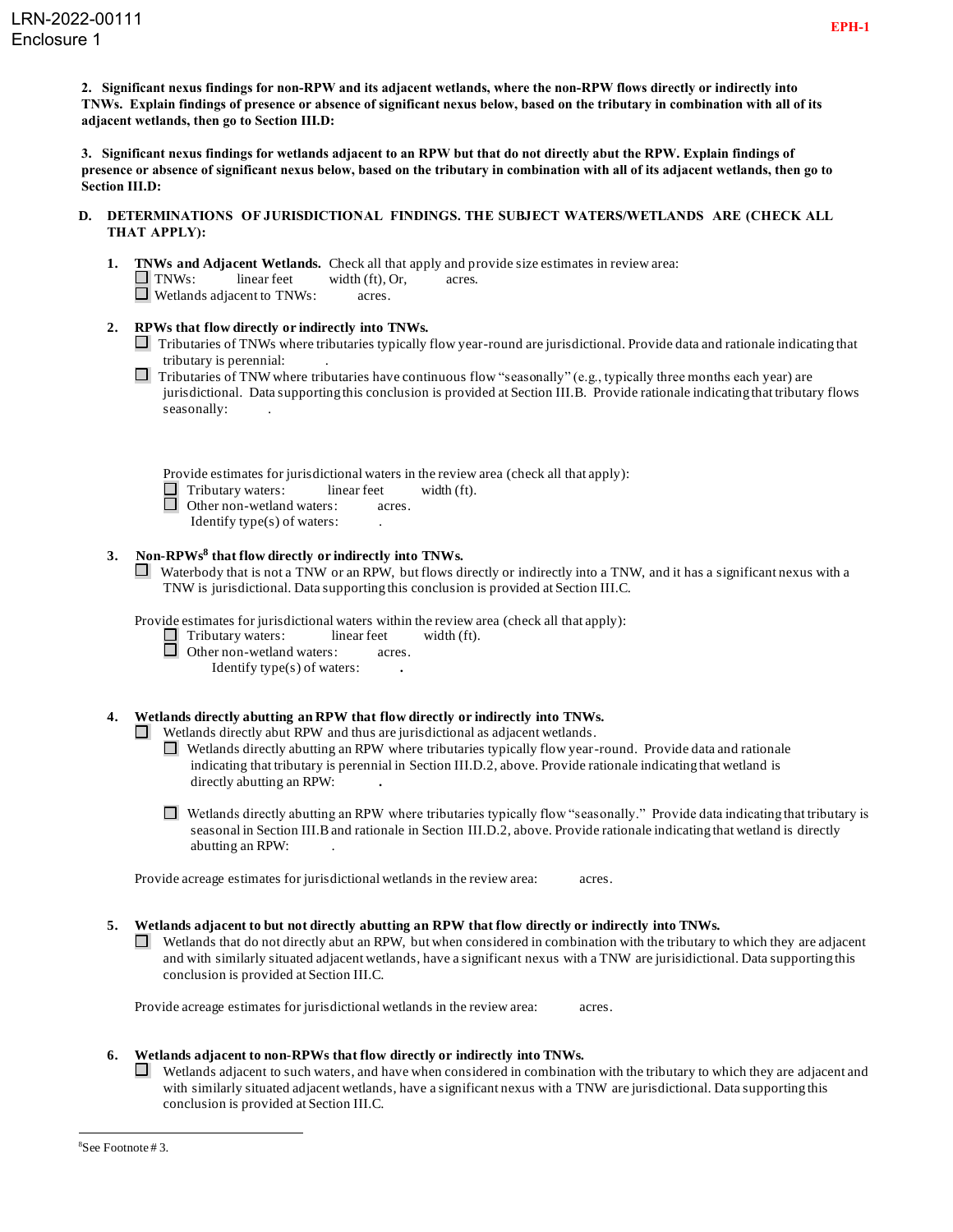Provide estimates for jurisdictional wetlands in the review area: acres.

## **7. Impoundments of jurisdictional waters. 9**

- As a general rule, the impoundment of a jurisdictional tributary remains jurisdictional.
- Demonstrate that impoundment was created from "waters of the U.S.," or
- Demonstrate that water meets the criteria for one of the categories presented above (1 -6), or
- Demonstrate that water is isolated with a nexus to commerce (see E below).

#### **E. ISOLATED [INTERSTATE OR INTRA-STATE] WATERS, INCLUDING ISOLATED WETLANDS, THE USE, DEGRADATION OR DESTRUCTION OF WHICH COULD AFFECT INTERSTATE COMMERCE, INCLUDING ANY SUCH WATERS (CHECK ALL THAT APPLY):<sup>10</sup>**

- which are or could be used by interstate or foreign travelers for recreational or other purposes.
- from which fish or shellfish are or could be taken and sold in interstate or foreign commerce.
- $\Box$ which are or could be used for industrial purposes by industries in interstate commerce.
- □ Interstate isolated waters. Explain:
- Other factors. Explain:

#### **Identify water body and summarize rationale supporting determination:** .

Provide estimates for jurisdictional waters in the review area (check all that apply):

 $\Box$  Tributary waters: linear feet width (ft).<br> $\Box$  Other non-wetland waters: acres.

Other non-wetland waters: acres.

- Identify type(s) of waters: **.**
- Wetlands: acres.

#### **F. NON-JURISDICTIONAL WATERS, INCLUDING WETLANDS (CHECK ALL THAT APPLY):**

- If potential wetlands were assessed within the review area, these areas did not meet the criteria in the 1987 Corps of Engine ers Wetland Delineation Manual and/or appropriate Regional Supplements.
- Review area included isolated waters with no substantial nexus to interstate (or foreign) commerce.
	- **Prior to the Jan 2001 Supreme Court decision in "***SWANCC*," the review area would have been regulated based solely on the "Migratory Bird Rule" (MBR).
- Waters do not meet the "Significant Nexus" standard, where such a finding is required for jurisdiction. Explain:**Available data does not demonstrate that the RR "EPH-1" has more than an insubstantial or speculative**

**effect on the chemical, physical, or biological integrity of TNWs downstream. See section C for more details.**

Other: (explain, if not covered above): **.**

Provide acreage estimates for non-jurisdictional waters in the review area, where the sole potential basis of jurisdiction is the MBR factors (i.e., presence of migratory birds, presence of endangered species, use of water for irrigated agriculture), using best professional judgment (check all that apply):<br> $\Box$  Non-wetland waters (i.e. ri

- Non-wetland waters (i.e., rivers, streams): linear feet width (ft).
- П. Lakes/ponds: acres.
- П Other non-wetland waters: acres. List type of aquatic resource:
- □ Wetlands: acres.

Provide acreage estimates for non-jurisdictional waters in the review area that do not meet the "Significant Nexus" standard, where such a finding is required for jurisdiction (check all that apply):

- $\Box$  Non-wetland waters (i.e., rivers, streams): linear feet, width (ft).
- Lakes/ponds: acres.
- $\Box$ Other non-wetland waters: acres. List type of aquatic resource:
- $\Box$ Wetlands: acres.

## **SECTION IV: DATA SOURCES.**

**A. SUPPORTING DATA. Data reviewed for JD (check all that apply -** checked items shall be included in case file and, where checked and requested, appropriately reference sources below):

<sup>&</sup>lt;sup>9</sup> To complete the analysis refer to the key in Section III.D.6 of the Instructional Guidebook.

**<sup>10</sup> Prior to asserting or declining CWA jurisdiction based solely on this category, Corps Districts will elevate the action to Corps and EPA HQ for review consistent with the process described in the Corps/EPA** *Memorandum Regarding CWA Act Jurisdiction Following Rapanos.*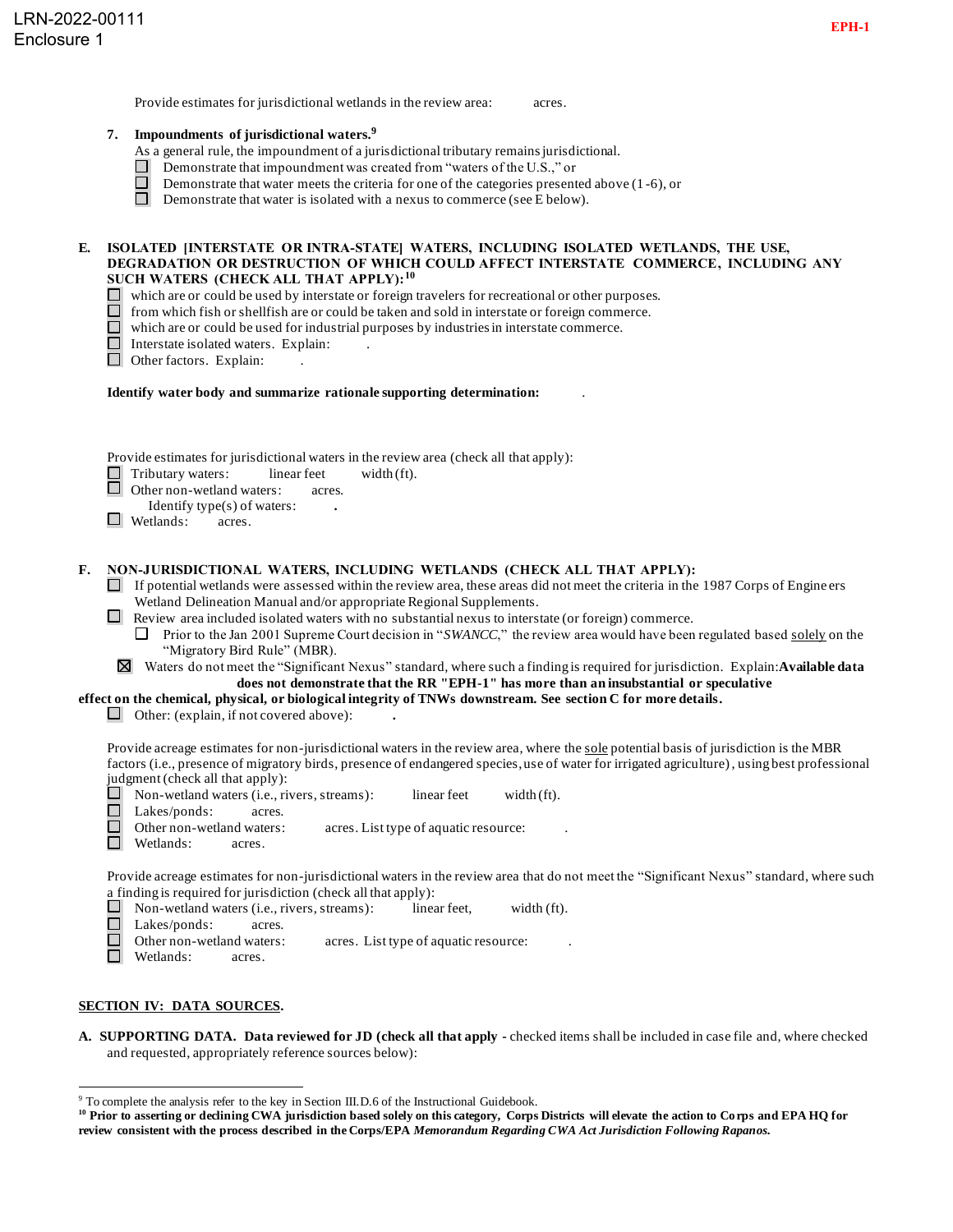- $\boxtimes$  Maps, plans, plots or plat submitted by or on behalf of the applicant/consultant: See Consultant's submittal LRN-2022-
- 00111\_20220203\_AJD-RQST.
- $\boxtimes$  Data sheets prepared/submitted by or on behalf of the applicant/consultant.
- $\boxtimes$  Office concurs with data sheets/delineation report.  $\Box$  Office does not concur with data sheets/delineation report.
- $\Box$  Data sheets prepared by the Corps:
- $\Box$  Corps navigable waters' study:
- U.S. Geological Survey Hydrologic Atlas:See Consultant's submittal LRN-2022-00111\_20220203\_AJD-RQST.
	- USGS NHD data.
	- □ USGS 8 and 12 digit HUC maps.
	- U.S. Geological Survey map(s). Cite scale & quad name:7.5 Minute Index: Franklin.
- USDA Natural Resources Conservation Service Soil Survey. Citation:See Consultant's submittal LRN-2022-
- 00111\_20220203\_AJD-RQST.
- National wetlands inventory map(s). Cite name:See Consultant's submittal LRN-2022-00111\_20220203\_AJD-RQST.
- $\bar{\Xi}$ State/Local wetland inventory map(s):
- FEMA/FIRM maps:
- $\overline{\Box}$ 100-year Floodplain Elevation is: (National Geodectic Vertical Datum of 1929)
- $\boxtimes$  Photographs:  $\boxtimes$  Aerial (Name & Date): See Consultant's submittal LRN-2022-00111\_20220203\_AJD-RQST. or  $\boxtimes$  Other (Name & Date): See LRN-2022-00111\_20220321\_AJD MFR SVN.
- $\Box$ Previous determination(s). File no. and date of response letter:
- $\Box$ Applicable/supporting case law: .
- $\Box$ Applicable/supporting scientific literature: .
- $\Box$ Other information (please specify): .

**B. ADDITIONAL COMMENTS TO SUPPORT JD:** See notes labeled " LRN-2022-00111\_20220321\_AJD MFR SVN" for more details.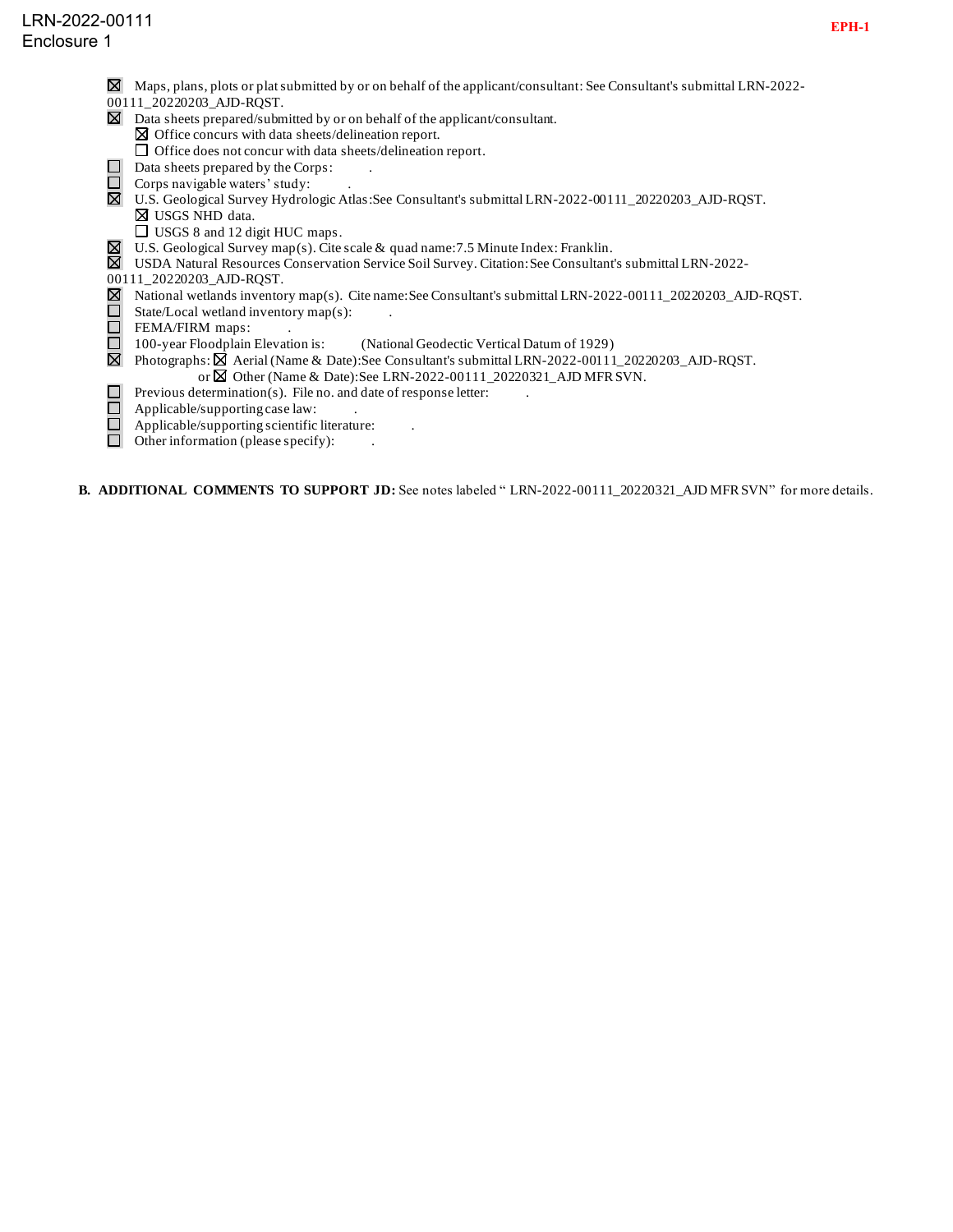## **APPROVED JURISDICTIONAL DETERMINATION FORM U.S. Army Corps of Engineers**

This form should be completed by following the instructions provided in Section IV of the JD Form Instructional Guidebook.

#### **SECTION I: BACKGROUND INFORMATION**

**A. REPORT COMPLETION DATE FOR APPROVED JURISDICTIONAL DETERMINATION (JD): 22 APRIL 2022**

#### **B. DISTRICT OFFICE, FILE NAME, AND NUMBER:Nashville, LRN-2022-00111, Eubanks Road Property**

# **C. PROJECT LOCATION AND BACKGROUND INFORMATION:**<br>State:Tennessee County/parish/borough: Sumner

County/parish/borough: Sumner City: Portland Center coordinates of site (lat/long in degree decimal format): Lat. 36.638428° **N**, Long. -86.58791° **W**. Universal Transverse Mercator: 16

Name of nearest waterbody: Summers Branch

Name of nearest Traditional Navigable Water (TNW) into which the aquatic resource flows: Red River

Name of watershed or Hydrologic Unit Code (HUC): 051302060101 Red River

 $\boxtimes$  Check if map/diagram of review area and/or potential jurisdictional areas is/are available upon request.

Check if other sites (e.g., offsite mitigation sites, disposal sites, etc...) are associated with this action and are recorded on a different JD form.

# **D. REVIEW PERFORMED FOR SITE EVALUATION (CHECK ALL THAT APPLY):**

Office (Desk) Determination. Date: 09 MARCH 2022

 $\boxtimes$  Field Determination. Date(s): 10 MARCH 2022

## **SECTION II: SUMMARY OF FINDINGS**

## **A. RHA SECTION 10 DETERMINATION OF JURISDICTION.**

There **Are no** "*navigable waters of the U.S.*" within Rivers and Harbors Act (RHA) jurisdiction (as defined by 33 CFR part 329) in the review area. [*Required*]

- $\Box$  Waters subject to the ebb and flow of the tide.
- Waters are presently used, or have been used in the past, or may be susceptible for use to transport interstate or foreign co mmerce.  $\Box$ Explain:

## **B. CWA SECTION 404 DETERMINATION OF JURISDICTION.**

There **Are no** "*waters of the U.S.*" within Clean Water Act (CWA) jurisdiction (as defined by 33 CFR part 328) in the review area . [*Required*]

#### **1. Waters of the U.S.**

- **a. Indicate presence of waters of U.S. in review area (check all that apply): 1**
	- TNWs, including territorial seas
	- Wetlands adjacent to TNWs
	- 00000 Relatively permanent waters<sup>2</sup> (RPWs) that flow directly or indirectly into TNWs
		- Non-RPWs that flow directly or indirectly into TNWs
		- Wetlands directly abutting RPWs that flow directly or indirectly into TNWs
		- Wetlands adjacent to but not directly abutting RPWs that flow directly or indirectly into TNWs
	- ō Wetlands adjacent to non-RPWs that flow directly or indirectly into TNWs
	- $\Box$ Impoundments of jurisdictional waters ñ.

Isolated (interstate or intrastate) waters, including isolated wetlands

# **b. Identify (estimate) size of waters of the U.S. in the review area:**

Non-wetland waters: 262 linear feet: width (ft) and/or acres. Wetlands: acres.

**c. Limits (boundaries) of jurisdiction** based on: **Established by OHWM.** Elevation of established OHWM (if known): .

## **2. Non-regulated waters/wetlands (check if applicable): 3**

Potentially jurisdictional waters and/or wetlands were assessed within the review area and determined to be not jurisdictional. Explain:

<sup>1</sup> Boxes checked below shall be supported by completing the appropriate sections in Section III below.

<sup>&</sup>lt;sup>2</sup> For purposes of this form, an RPW is defined as a tributary that is not a TNW and that typically flows year-round or has continuous flow at least "seasonally" (e.g., typically 3 months).

<sup>&</sup>lt;sup>3</sup> Supporting documentation is presented in Section III.F.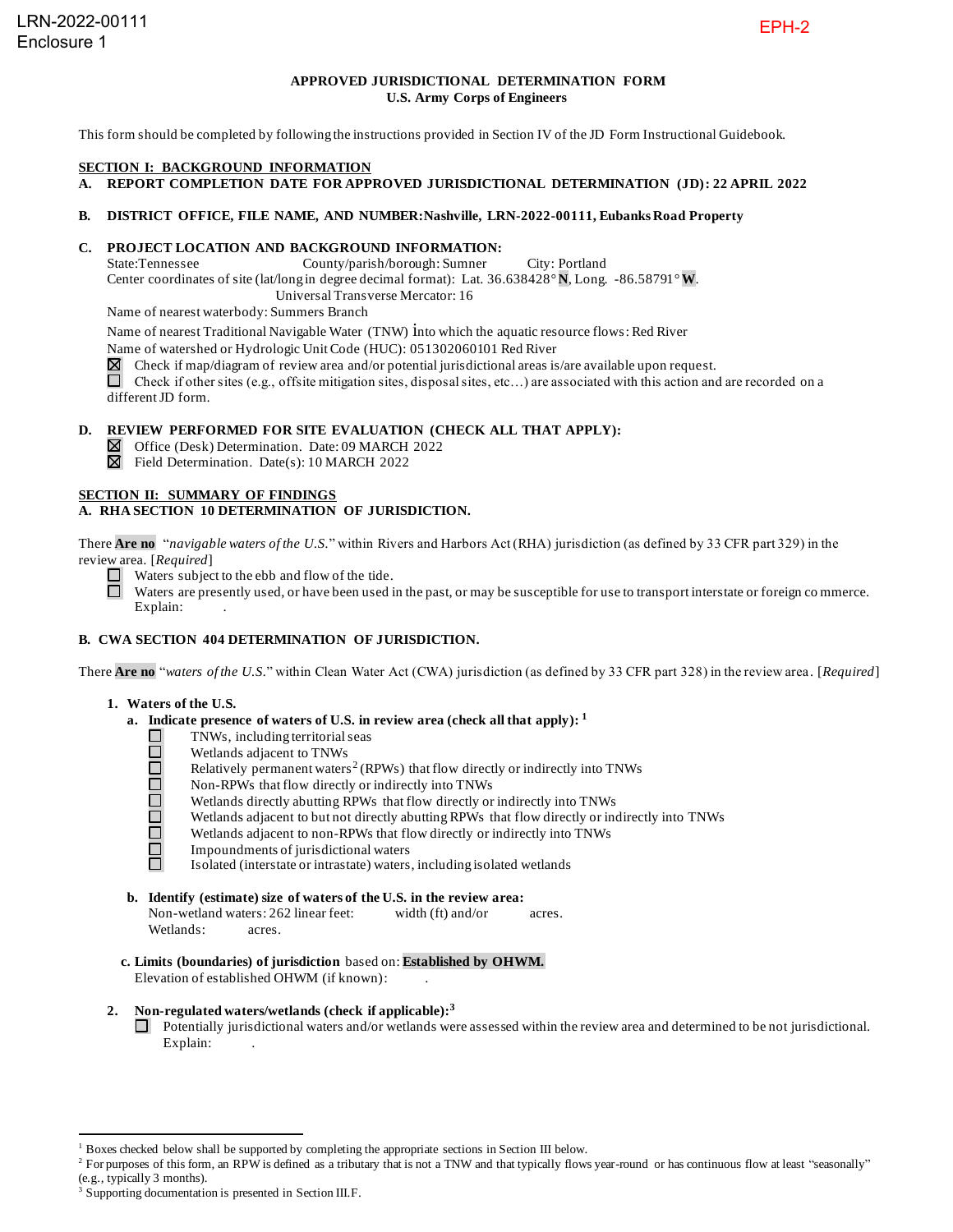## **SECTION III: CWA ANALYSIS**

#### **A. TNWs AND WETLANDS ADJACENT TO TNWs**

**The agencies will assert jurisdiction over TNWs and wetlands adjacent to TNWs. If the aquatic resource is a TNW, complete Section III.A.1 and Section III.D.1. only; if the aquatic resource is a wetland adjacent to a TNW, complete Sections III.A.1 and 2 and Section III.D.1.; otherwise, see Section III.B below**.

#### **1. TNW**

Identify TNW: .

Summarize rationale supporting determination: .

#### **2. Wetland adjacent to TNW**

Summarize rationale supporting conclusion that wetland is "adjacent": .

## **B. CHARACTERISTICS OF TRIBUTARY (THAT IS NOT A TNW) AND ITS ADJACENT WETLANDS (IF ANY):**

**This section summarizes information regarding characteristics of the tributary and its adjacent wetlands, if any, and it helps determine whether or not the standards for jurisdiction established under Rapanos have been met.**

**The agencies will assert jurisdiction over non-navigable tributaries of TNWs where the tributaries are "relatively permanent waters" (RPWs), i.e. tributaries that typically flow year-round or have continuous flow at least seasonally (e.g., typically 3 months). A wetland that directly abuts an RPW is also jurisdictional. If the aquatic resource is not a TNW, but has year-round (perennial) flow, skip to Section III.D.2. If the aquatic resource is a wetland directly abutting a tributary with perennial flow, skip to Section III.D.4.**

**A wetland that is adjacent to but that does not directly abut an RPW requires a significant nexus evaluation. Corps districts and EPA regions will include in the record any available information that documents the existence of a significant nexus between a relatively permanent tributary that is not perennial (and its adjacent wetlands if any) and a traditional navigable water, ev en though a significant nexus finding is not required as a matter of law.**

**If the waterbody<sup>4</sup> is not an RPW, or a wetland directly abutting an RPW, a JD will require additional data to determine if the waterbody has a significant nexus with a TNW. If the tributary has adjacent wetlands, the significant nexus evaluation must consider the tributary in combination with all of its adjacent wetlands. This significant nexus evaluation that combines, for analytical purposes, the tributary and all of its adjacent wetlands is used whether the review area identified in the JD request is the tributary, or its adjacent wetlands, or both. If the JD covers a tributary with adjacent wetlands, complete Section III.B.1 for the tributary, Section III.B.2 for any onsite wetlands, and Section III.B.3 for all wetlands adjacent to that tributary, both onsite and offsite. The determination whether a significant nexus exists is determined in Section III.C below.**

**1. Characteristics of non-TNWs that flow directly or indirectly into TNW**

**(i) General Area Conditions:** Watershed size: 70.62 **square miles** Drainage area: 0.75 **square miles** Average annual rainfall: 52 inches Average annual snowfall: 3 inches

# **(ii) Physical Characteristics:**

- (a) Relationship with TNW:  $\Box$  Tributary flows directly into TNW. Tributary flows through **2** tributaries before entering TNW.
	- Project waters are **5-10** river miles from TNW. Project waters are **1 (or less)** river miles from RPW. Project waters are **2-5** aerial (straight) miles from TNW. Project waters are **1 (or less)** aerial (straight) miles from RPW. Project waters cross or serve as state boundaries. Explain: N/A.

Identify flow route to TNW<sup>5</sup>: Tributary stream order, if known: EPH-2 drains into Summers Branch which drains into the Red River a TNW.

<sup>4</sup> Note that the Instructional Guidebook contains additional information regarding swales, ditches, washes, and erosional features generally and in the arid West.

 $<sup>5</sup>$  Flow route can be described by identifying, e.g., tributary a, which flows through the review area, to flow into tributary b, which then flows into TNW.</sup>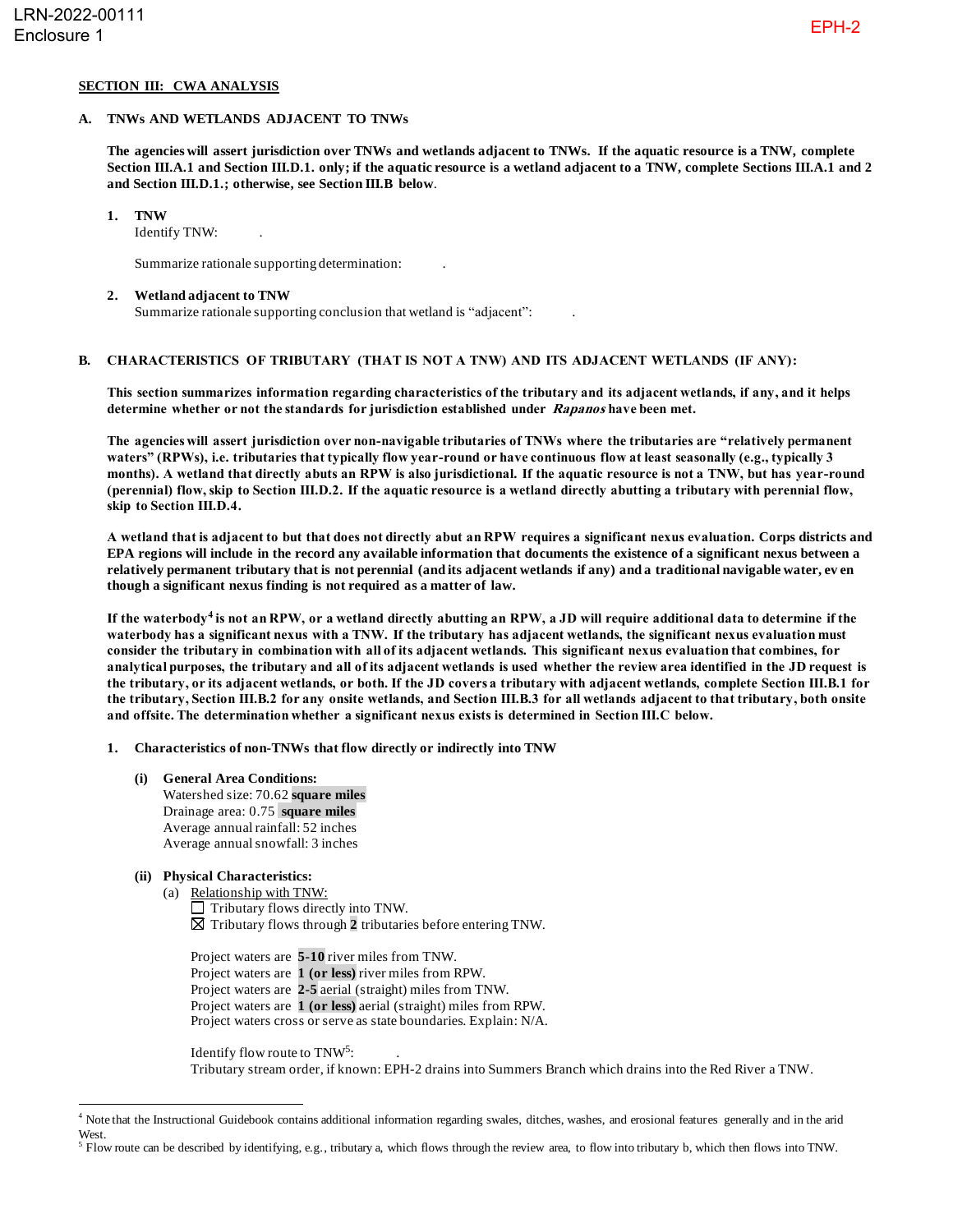**Tributary** is: □ Natural

 $\Box$  Artificial (man-made). Explain:

 $\boxtimes$  Manipulated (man-altered). Explain: The downstream portion below Eubanks Road starting out in the review propeorty, EPH-2 is located in an agricultural setting and has been altered over the decades. Historical aerials dating back to 1950 show ag effects. Additionally, this was once listed as an intermittent stream but has been relocated and piped upstream of Eubanks Rd under warehouses which has altered the flow regime.

> **Tributary** properties with respect to top of bank (estimate): Average width: 8 feet Average depth: 3 feet Average side slopes: **2:1.**

Primary tributary substrate composition (check all that apply):

| $\boxtimes$ Silts      | $\Box$ Sands    | $\Box$ Concrete                                 |
|------------------------|-----------------|-------------------------------------------------|
| $\Box$ Cobbles         | <b>X</b> Gravel | $\Box$ Muck                                     |
| $\Box$ Bedrock         |                 | $\boxtimes$ Vegetation. Type/% cover: 25% vines |
| $\Box$ Other. Explain: |                 |                                                 |

Tributary condition/stability [e.g., highly eroding, sloughing banks]. Explain: highly eroding. Channelizing the stormwater runoff from the surrounding fileds and road and upstream warehouses. Stream was piped upstream and runs under Eubanks Road.

> Presence of run/riffle/pool complexes. Explain: None. Tributary geometry: **Relatively straight**

Tributary gradient (approximate average slope): 2-4 %

 $(c)$  Flow:

Tributary provides for: **Ephemeral flow**

Estimate average number of flow events in review area/year: **20 (or greater)**

Describe flow regime: Ephemeral.

Other information on duration and volume: This feature has been highly altered in the past due to relocation and encapsulation with the construction of warehouses and parking lots. The waterbody ahas been relocated and piped under buildings, parking area, and a road and now flows only in response to a rainfall event. Flow was not seen on either consultant or Corps site visits. The resource exhibited weak bed and bank, drift deposits, and OHWM. Significant scour was observed at the headwall.This RR is approximately 1,760 linear feet in length from the roadside culvert to the confluence with Summer Branch and has a drainage area of approximately 0.75 Sq Miles. See significant nexus determination for more information.

Surface flow is: **Discrete and confined.** Characteristics: Water is confined the channel during flow events.

Subsurface flow: **No**. Explain findings: No indication of groundwater connection found onsite.  $\Box$  Dye (or other) test performed:

Tributary has (check all that apply):

| <b>X</b> Bed and banks                                                                                                                                 |   |                                                                                                                                                                                                                                                             |
|--------------------------------------------------------------------------------------------------------------------------------------------------------|---|-------------------------------------------------------------------------------------------------------------------------------------------------------------------------------------------------------------------------------------------------------------|
| $\boxtimes$ OHWM <sup>6</sup> (check all indicators that apply):                                                                                       |   |                                                                                                                                                                                                                                                             |
| clear, natural line impressed on the bank $\Box$                                                                                                       |   | the presence of litter and debris                                                                                                                                                                                                                           |
| changes in the character of soil                                                                                                                       |   | destruction of terrestrial vegetation                                                                                                                                                                                                                       |
| shelving                                                                                                                                               |   | the presence of wrack line                                                                                                                                                                                                                                  |
| ⊠<br>vegetation matted down, bent, or absent                                                                                                           |   | sediment sorting                                                                                                                                                                                                                                            |
| ⊠<br>leaf litter disturbed or washed away                                                                                                              | ⊠ | scour                                                                                                                                                                                                                                                       |
| ⊠<br>sediment deposition                                                                                                                               |   | multiple observed or predicted flow events                                                                                                                                                                                                                  |
| water staining                                                                                                                                         |   | abrupt change in plant community                                                                                                                                                                                                                            |
| other (list):                                                                                                                                          |   |                                                                                                                                                                                                                                                             |
| Discontinuous OHWM. <sup>7</sup> Explain:                                                                                                              |   |                                                                                                                                                                                                                                                             |
|                                                                                                                                                        |   |                                                                                                                                                                                                                                                             |
| High Tide Line indicated by:<br>oil or scum line along shore objects<br>fine shell or debris deposits (foreshore)<br>physical markings/characteristics |   | If factors other than the OHWM were used to determine lateral extent of CWA jurisdiction (check all that apply):<br>Mean High Water Mark indicated by:<br>survey to available datum;<br>physical markings;<br>vegetation lines/changes in vegetation types. |

<sup>6</sup>A natural or man-made discontinuity in the OHWM does not necessarily sever jurisdiction (e.g., where the stream temporarily flows underground, or where the OHWM has been removed by development or agricultural practices). Where there is a break in the OHWM that is unrelated to the waterbody's flow regime (e.g., flow over a rock outcrop or through a culvert), the agencies will look for indicators of flow above and below the break. 7 Ibid.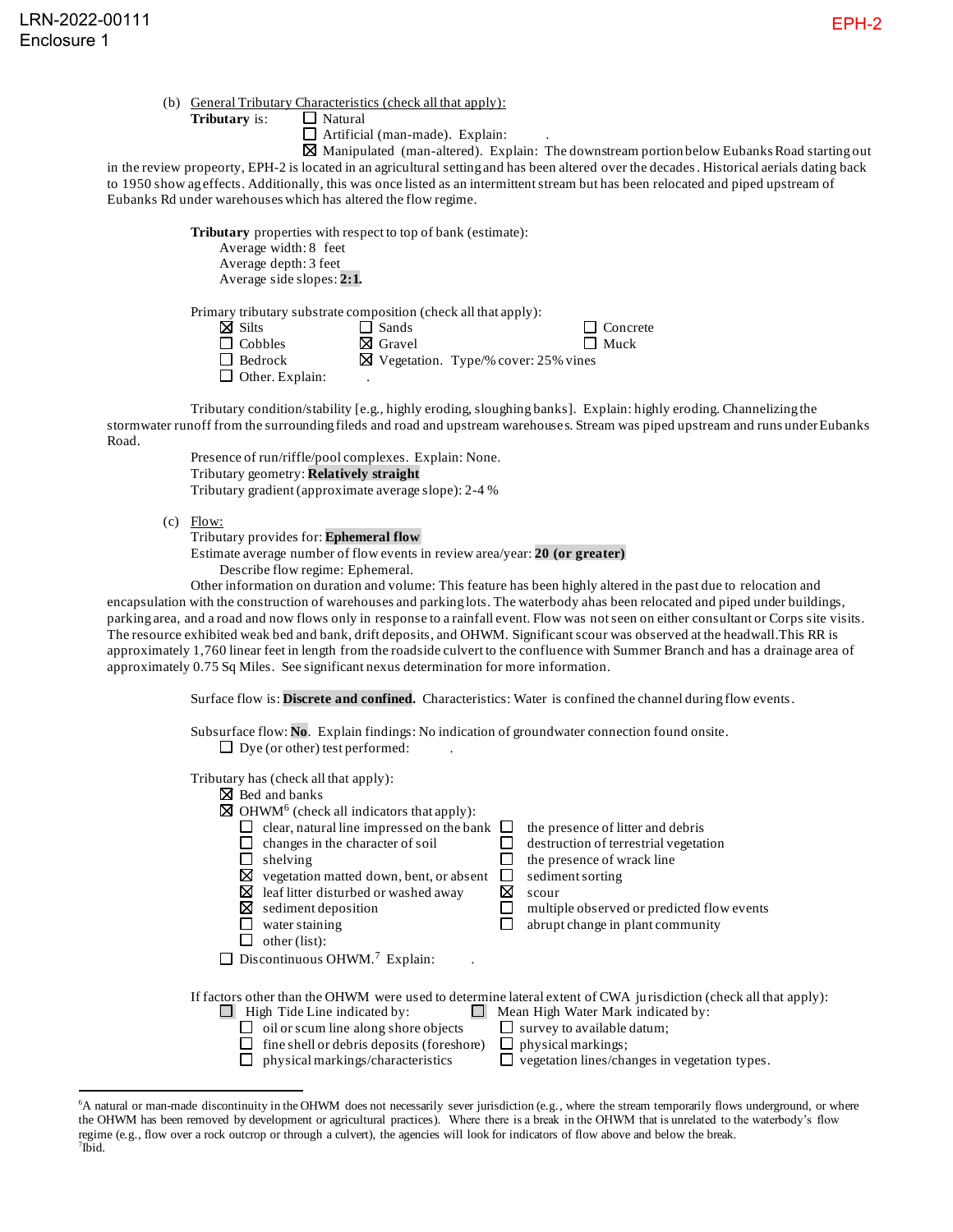

# **(iii) Chemical Characteristics:**

Characterize tributary (e.g., water color is clear, discolored, oily film; water quality; general watershed characteristics, etc.). Explain: The channel has clearly been manipulated over decades of agricultural farming and by encapsulation under warehouses and parking lots. EPH-2 only flows during preciptation events. EPH-2 drains into Summers Branch which has a Not Supporting Attainment for Phosphorus, Nitrates/Nitrites, E coli, and siltation for multiple reasons: municipal urban activities, sewer overflows, and cropland and grazing activities.

Identify specific pollutants, if known: See above.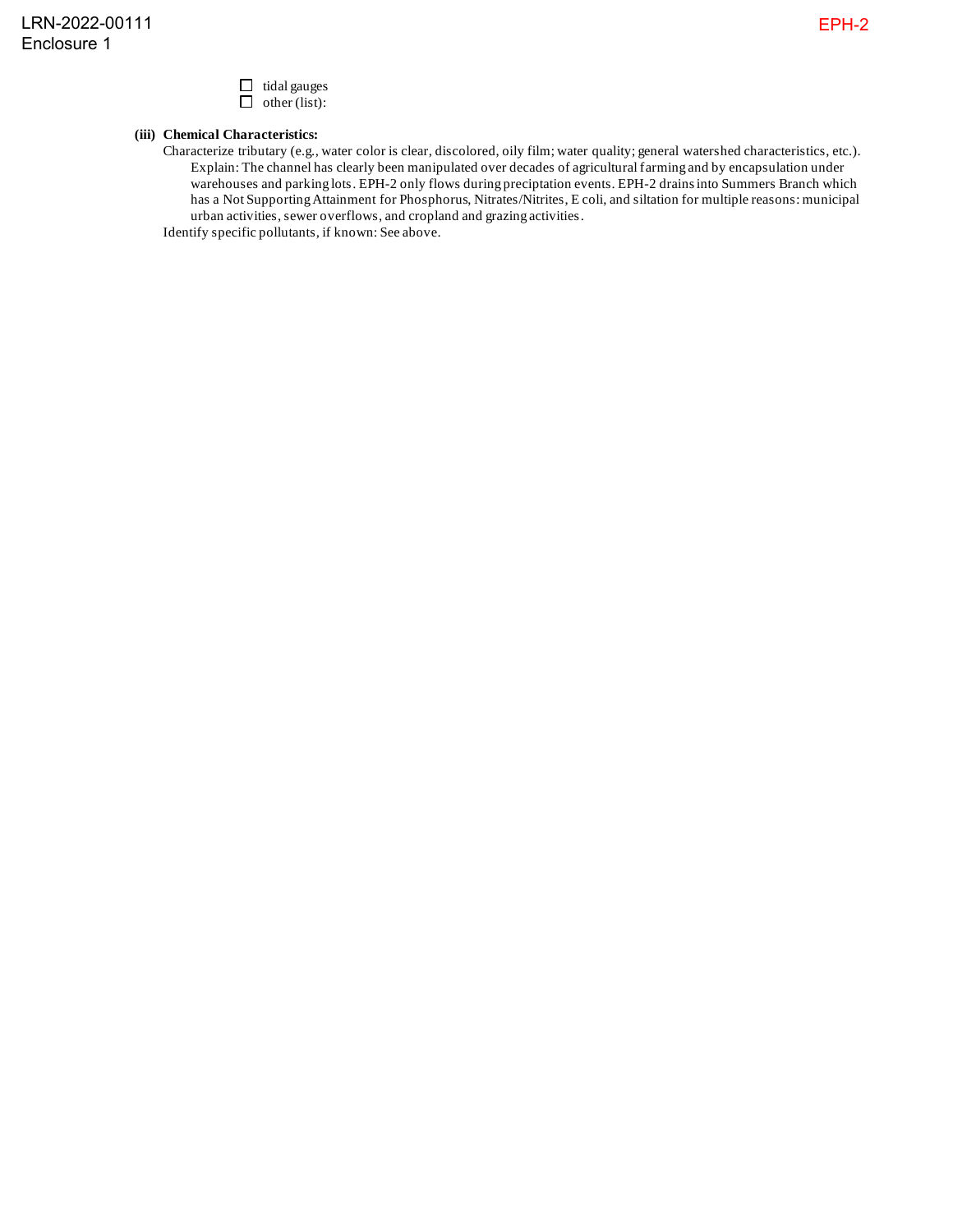## **(iv) Biological Characteristics. Channel supports (check all that apply):**

- $\boxtimes$  Riparian corridor. Characteristics (type, average width): None on the review area.
- Wetland fringe. Characteristics: .
- Habitat for:
	- $\Box$  Federally Listed species. Explain findings:
	- $\Box$  Fish/spawn areas. Explain findings:
	- $\Box$  Other environmentally-sensitive species. Explain findings:
	- $\Box$  Aquatic/wildlife diversity. Explain findings:

## **2. Characteristics of wetlands adjacent to non-TNW that flow directly or indirectly into TNW**

### **(i) Physical Characteristics:**

- (a) General Wetland Characteristics: Properties: Wetland size: acres Wetland type. Explain: Wetland quality. Explain: Project wetlands cross or serve as state boundaries. Explain: .
- (b) General Flow Relationship with Non-TNW:

Flow is: **Pick List**. Explain:

Surface flow is**: Pick List**  Characteristics: .

Subsurface flow: **Pick List**. Explain findings: .  $\Box$  Dye (or other) test performed:

## (c) Wetland Adjacency Determination with Non-TNW:

- $\Box$  Directly abutting
- $\Box$  Not directly abutting
	- $\Box$  Discrete wetland hydrologic connection. Explain:
	- $\Box$  Ecological connection. Explain:
	- $\Box$  Separated by berm/barrier. Explain:

## (d) Proximity (Relationship) to TNW

Project wetlands are **Pick List** river miles from TNW. Project waters are **Pick List** aerial (straight) miles from TNW. Flow is from: **Pick List.** Estimate approximate location of wetland as within the **Pick List** floodplain.

#### **(ii) Chemical Characteristics:**

Characterize wetland system (e.g., water color is clear, brown, oil film on surface; water quality; general watershed characteristics; etc.). Explain: Identify specific pollutants, if known: .

#### **(iii) Biological Characteristics. Wetland supports (check all that apply):**

- $\Box$  Riparian buffer. Characteristics (type, average width):
- $\Box$  Vegetation type/percent cover. Explain:
- $\Box$  Habitat for:
	- $\Box$  Federally Listed species. Explain findings:
	- $\Box$  Fish/spawn areas. Explain findings:
	- $\Box$  Other environmentally-sensitive species. Explain findings:
	- $\Box$  Aquatic/wildlife diversity. Explain findings:

# **3. Characteristics of all wetlands adjacent to the tributary (if any)**

All wetland(s) being considered in the cumulative analysis: **Pick List** Approximately () acres in total are being considered in the cumulative analysis.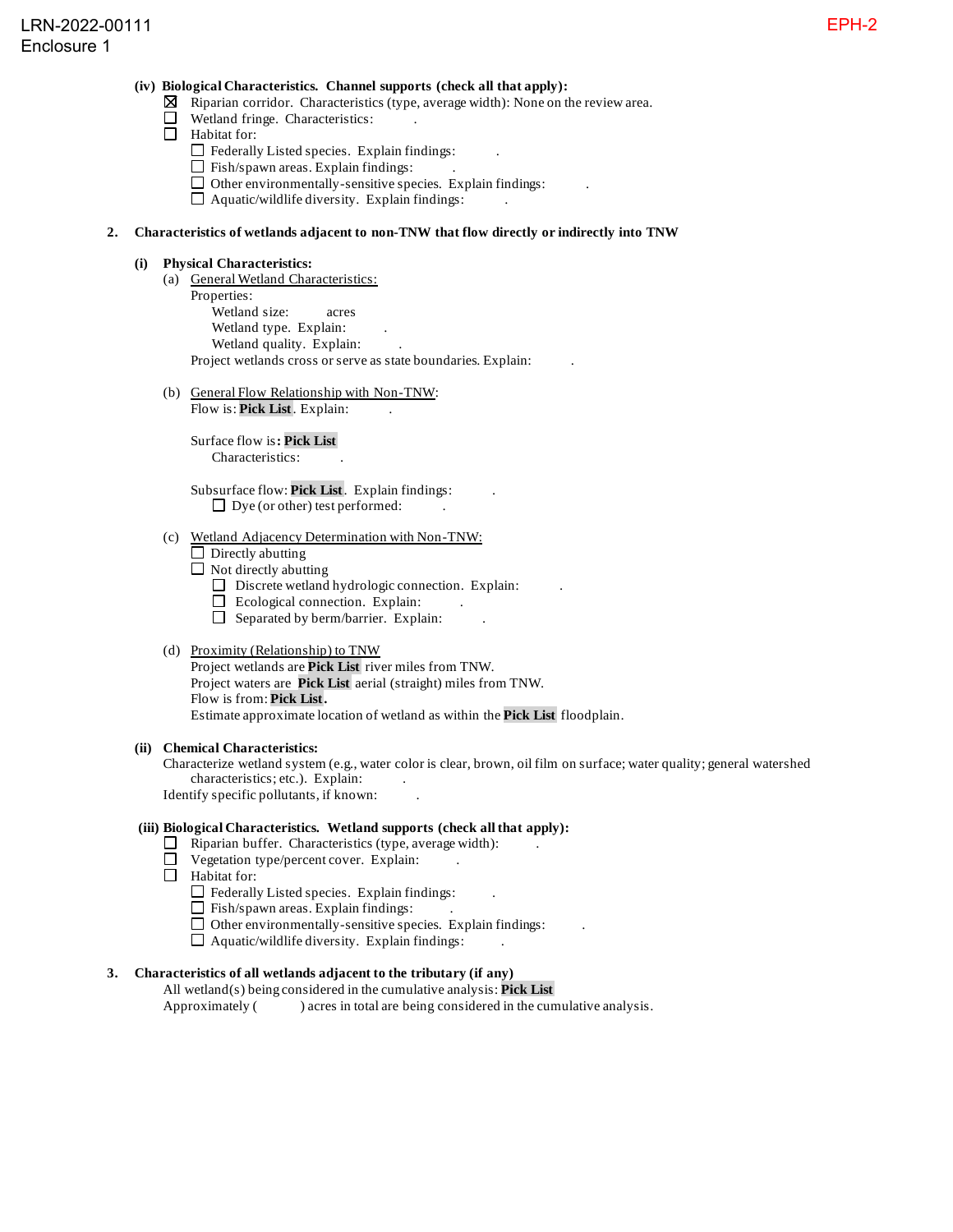For each wetland, specify the following:

Directly abuts? (Y/N) Size (in acres) Directly abuts? (Y/N) Size (in acres)

Summarize overall biological, chemical and physical functions being performed:

#### **C. SIGNIFICANT NEXUS DETERMINATION**

. **by any wetlands adjacent to the tributary to determine if they significantly affect the chemical, physical, and biological i ntegrity A significant nexus analysis will assess the flow characteristics and functions of the tributary itself and the functions per formed of a TNW. For each of the following situations, a significant nexus exists if the tributary, in combination with all of its adjacent wetlands, has more than a speculative or insubstantial effect on the chemical, physical and/or biological integrity of a TNW. Considerations when evaluating significant nexus include, but are not limited to the volume, duration, and frequency of the f low of water in the tributary and its proximity to a TNW, and the functions performed by the tributary and all its adjacent wetlands. It is not appropriate to determine significant nexus based solely on any specific threshold of distance (e.g. betw een a tributary and its adjacent wetland or between a tributary and the TNW). Similarly, the fact an adjacent wetland lies w ithin or outside of a floodplain is not solely determinative of significant nexus.**

#### **Draw connections between the features documented and the effects on the TNW, as identified in the** *Rapanos* **Guidance and discussed in the Instructional Guidebook. Factors to consider include, for example:**

- Does the tributary, in combination with its adjacent wetlands (if any), have the capacity to carry pollutants or flood waters to TNWs, or to reduce the amount of pollutants or flood waters reaching a TNW?
- Does the tributary, in combination with its adjacent wetlands (if any), provide habitat and lifecycle support functions for fish and other species, such as feeding, nesting, spawning, or rearing young for species that are present in the TNW?
- Does the tributary, in combination with its adjacent wetlands (if any), have the capacity to transfer nutrients and organic carbon that support downstream foodwebs?
- Does the tributary, in combination with its adjacent wetlands (if any), have other relationships to the physical, chem ical, or biological integrity of the TNW?

## **Note: the above list of considerations is not inclusive and other functions observed or known to occur should be documented below:**

**1. Significant nexus findings for non-RPW that has no adjacent wetlands and flows directly or indirectly into TNWs.** Explain findings of presence or absence of significant nexus below, based on the tributary itself, then go to Section III.D:

**Proximity:** The AJD review area covers the entirety of the RR. The RR is 1700 linear feet long and has an approximate drainage area of 0.75 SQ Miles, making up 0.01% of the 70.62 Sq Miles of the Red River watershed (USGS Stream Stats) at the point where any contribution from this RR might enter the Red River (confluence). The RR is 5.44 river miles from the Red River. The flow path is described in section B(1)(ii).

**Flow Characteristics:** Precipitation in this county averages 52 inches annually. The RR only flows in response to rain events and the duration of that flow is contained within the first 48 hours following the rain event. We infer that any contribution of water or material by the RR to the Red River is negligible based on the relative size of its watershed compared to that of the Red River.

**Quality:** The RR assessed on site exhibited moderate signs of impairment due to prolonged agricultural use and the encapsulation and relocation of this feature. EPA's 303(d) list of impaired waters do not include areas within the RR. No data is available for the RR itself with regards to water quality, however, the nearest downstream EPA assessed water is Summers Branch and it has a Not Supporting Attainment for Phosphorus, Nitrates/Nitrites, E coli, and siltation for multiple reasons: municipal urban activities, sewer overflows, and cropland and grazing activities. The RR does not have any wetlands associated with it.

**Relevant Reach Function:** The primary functions of the RR are the collection and distribution of stormwater, sediment, organic matter, and nutrients to downstream systems, which occur only during or immediately after precipitation events that produce runoff. The volume of water conveyed by the RR and the amount of substances entrained within this water are negligible in proportion to that delivered to the downstream TNW. The habitat of the RR does not support organisms dependent on an aquatic environment, and therefore does not support aquatic organisms inhabiting the TNW. The ephemeral habitat of the RR and its distance to the TNW (approximately 5.44 river miles), precludes its use by aquatic life present in the TNW for foraging, breeding, or refugia

**Determination:** We have concluded from our analysis that any effect of this RR's functions on the chemical, biological, or physical integrity of the downstream TNW is negligible, and we therefore cannot assert that the RR, "EPH-2", has more than a speculative or insubstantial effect on the chemical, physical, and biological integrity of the Red River. We conclude that a significant nexus does not exist between "EPH-2" and the Red River.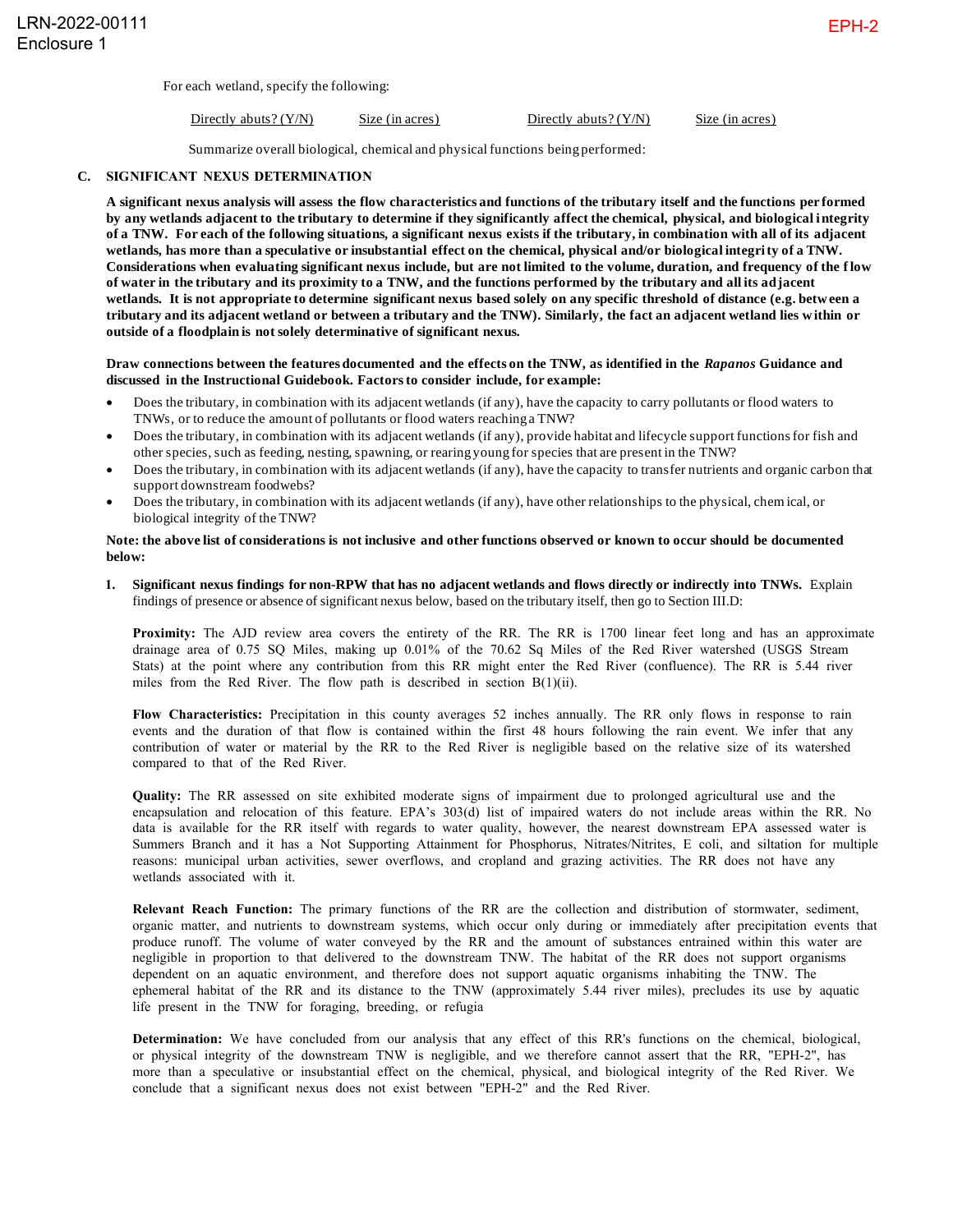**2. Significant nexus findings for non-RPW and its adjacent wetlands, where the non-RPW flows directly or indirectly into TNWs. Explain findings of presence or absence of significant nexus below, based on the tributary in combination with all of its adjacent wetlands, then go to Section III.D:**

**3. Significant nexus findings for wetlands adjacent to an RPW but that do not directly abut the RPW. Explain findings of presence or absence of significant nexus below, based on the tributary in combination with all of its adjacent wetlands, then go to Section III.D:**

# **D. DETERMINATIONS OF JURISDICTIONAL FINDINGS. THE SUBJECT WATERS/WETLANDS ARE (CHECK ALL THAT APPLY):**

**1. TNWs and Adjacent Wetlands.** Check all that apply and provide size estimates in review area:

| $\Box$ TNWs: | linear feet                        | width $(ft)$ , Or, | acres. |
|--------------|------------------------------------|--------------------|--------|
|              | $\perp$ Wetlands adjacent to TNWs: | acres.             |        |

# **2. RPWs that flow directly or indirectly into TNWs.**

ш Tributaries of TNWs where tributaries typically flow year-round are jurisdictional. Provide data and rationale indicating that tributary is perennial:

Tributaries of TNW where tributaries have continuous flow "seasonally" (e.g., typically three months each year) are jurisdictional. Data supporting this conclusion is provided at Section III.B. Provide rationale indicating that tributary flows seasonally:

Provide estimates for jurisdictional waters in the review area (check all that apply):<br>
Tributary waters: linear feet width (ft). Other non-wetland waters: acres.

Identify type(s) of waters: .

# **3. Non-RPWs<sup>8</sup> that flow directly or indirectly into TNWs.**

 $\Box$  Waterbody that is not a TNW or an RPW, but flows directly or indirectly into a TNW, and it has a significant nexus with a TNW is jurisdictional. Data supporting this conclusion is provided at Section III.C.

Provide estimates for jurisdictional waters within the review area (check all that apply):

Tributary waters: linear feet width (ft).

**Other non-wetland waters:** acres.

Identify type(s) of waters: **.**

# **4. Wetlands directly abutting an RPW that flow directly or indirectly into TNWs.**

 $\Box$  Wetlands directly abut RPW and thus are jurisdictional as adjacent wetlands.

Wetlands directly abutting an RPW where tributaries typically flow year-round. Provide data and rationale indicating that tributary is perennial in Section III.D.2, above. Provide rationale indicating that wetland is directly abutting an RPW: **.**

 $\Box$  Wetlands directly abutting an RPW where tributaries typically flow "seasonally." Provide data indicating that tributary is seasonal in Section III.B and rationale in Section III.D.2, above. Provide rationale indicating that wetland is directly abutting an RPW: .

Provide acreage estimates for jurisdictional wetlands in the review area: acres.

**5. Wetlands adjacent to but not directly abutting an RPW that flow directly or indirectly into TNWs.**

 $\Box$  Wetlands that do not directly abut an RPW, but when considered in combination with the tributary to which they are adjacent and with similarly situated adjacent wetlands, have a significant nexus with a TNW are jurisidictional. Data supporting this conclusion is provided at Section III.C.

Provide acreage estimates for jurisdictional wetlands in the review area: acres.

# **6. Wetlands adjacent to non-RPWs that flow directly or indirectly into TNWs.**

 $\Box$ Wetlands adjacent to such waters, and have when considered in combination with the tributary to which they are adjacent and with similarly situated adjacent wetlands, have a significant nexus with a TNW are jurisdictional. Data supporting this conclusion is provided at Section III.C.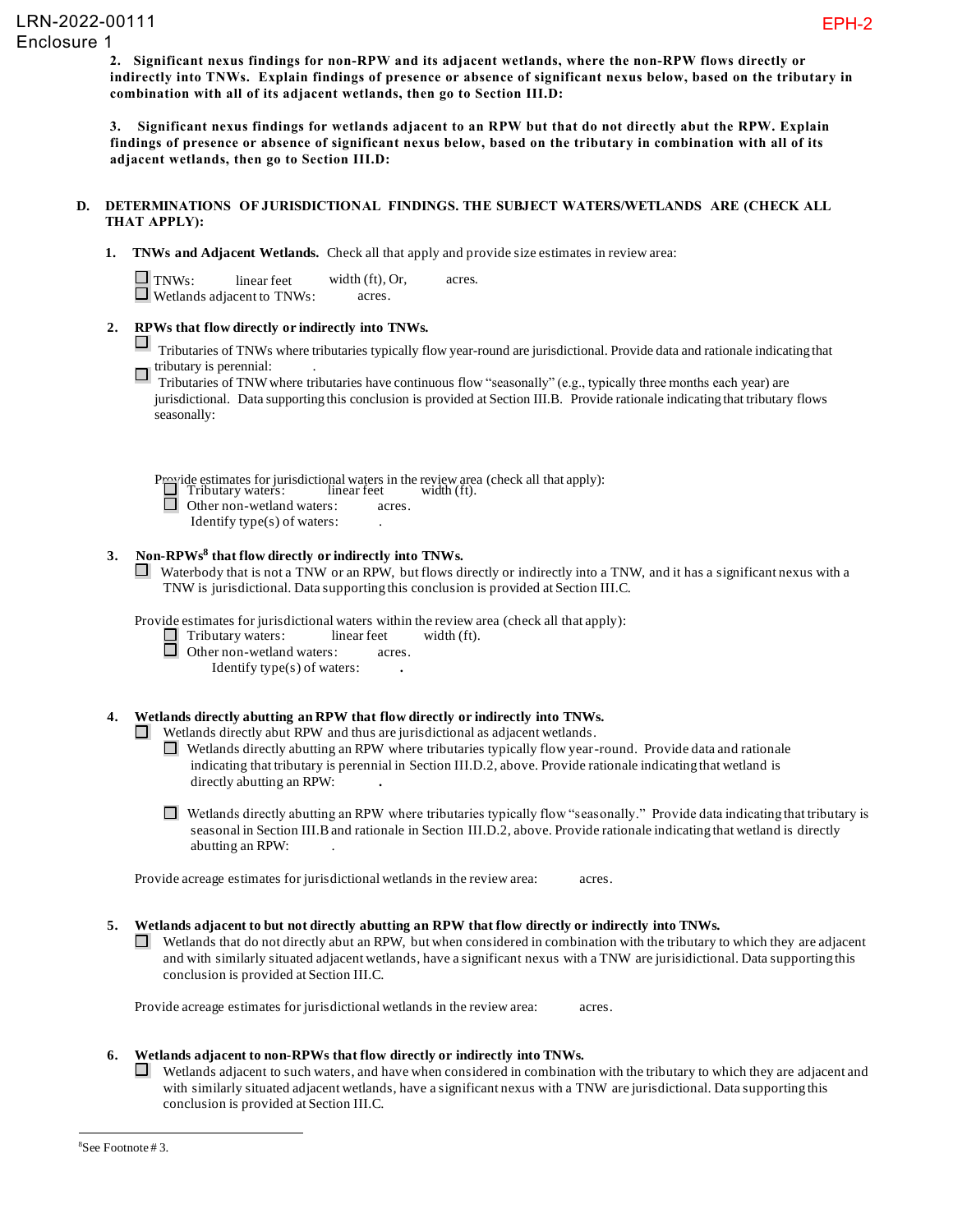Provide estimates for jurisdictional wetlands in the review area: acres.

- **7. Impoundments of jurisdictional waters. 9**
	- As a general rule, the impoundment of a jurisdictional tributary remains jurisdictional.
	- Demonstrate that impoundment was created from "waters of the U.S.," or
	- Demonstrate that water meets the criteria for one of the categories presented above (1 -6), or
	- Demonstrate that water is isolated with a nexus to commerce (see E below).

#### **E. ISOLATED [INTERSTATE OR INTRA-STATE] WATERS, INCLUDING ISOLATED WETLANDS, THE USE, DEGRADATION OR DESTRUCTION OF WHICH COULD AFFECT INTERSTATE COMMERCE, INCLUDING ANY SUCH WATERS (CHECK ALL THAT APPLY):<sup>10</sup>**

- which are or could be used by interstate or foreign travelers for recreational or other purposes.
- from which fish or shellfish are or could be taken and sold in interstate or foreign commerce.
- $\Box$ which are or could be used for industrial purposes by industries in interstate commerce.
- □ Interstate isolated waters. Explain:
- Other factors. Explain:

#### **Identify water body and summarize rationale supporting determination:** .

Provide estimates for jurisdictional waters in the review area (check all that apply):

 $\Box$  Tributary waters: linear feet width (ft).<br> $\Box$  Other non-wetland waters: acres.

Other non-wetland waters: acres.

- Identify type(s) of waters: **.**
- Wetlands: acres.

#### **F. NON-JURISDICTIONAL WATERS, INCLUDING WETLANDS (CHECK ALL THAT APPLY):**

- $\Box$  If potential wetlands were assessed within the review area, these areas did not meet the criteria in the 1987 Corps of Engine ers Wetland Delineation Manual and/or appropriate Regional Supplements.
- Review area included isolated waters with no substantial nexus to interstate (or foreign) commerce.
	- **Prior to the Jan 2001 Supreme Court decision in "***SWANCC***," the review area would have been regulated based <u>solely</u> on the** "Migratory Bird Rule" (MBR).
- Waters do not meet the "Significant Nexus" standard, where such a finding is required for jurisdiction. Explain:**Available data**  ⊠ **does not demonstrate that the RR "EPH-2" has more than an insubstantial or speculative**

**effect on the chemical, physical, or biological integrity of TNWs downstream. See section C for more details.** 

Other: (explain, if not covered above): **.**

Provide acreage estimates for non-jurisdictional waters in the review area, where the sole potential basis of jurisdiction is the MBR factors (i.e., presence of migratory birds, presence of endangered species, use of water for irrigated agriculture), using best professional judgment (check all that apply):<br> $\Box$  Non-wetland waters (i.e. ri

- Non-wetland waters (i.e., rivers, streams): linear feet width (ft).
- $\Box$ Lakes/ponds: acres.
- П Other non-wetland waters: acres. List type of aquatic resource:
- m. Wetlands: acres.

Provide acreage estimates for non-jurisdictional waters in the review area that do not meet the "Significant Nexus" standard, where such a finding is required for jurisdiction (check all that apply):

- $\Box$  Non-wetland waters (i.e., rivers, streams): linear feet, width (ft).
- Lakes/ponds: acres.
- $\Box$ Other non-wetland waters: acres. List type of aquatic resource:
- $\Box$ Wetlands: acres.

## **SECTION IV: DATA SOURCES.**

**A. SUPPORTING DATA. Data reviewed for JD (check all that apply -** checked items shall be included in case file and, where checked and requested, appropriately reference sources below):

<sup>&</sup>lt;sup>9</sup> To complete the analysis refer to the key in Section III.D.6 of the Instructional Guidebook.

**<sup>10</sup> Prior to asserting or declining CWA jurisdiction based solely on this category, Corps Districts will elevate the action to Corps and EPA HQ for review consistent with the process described in the Corps/EPA** *Memorandum Regarding CWA Act Jurisdiction Following Rapanos.*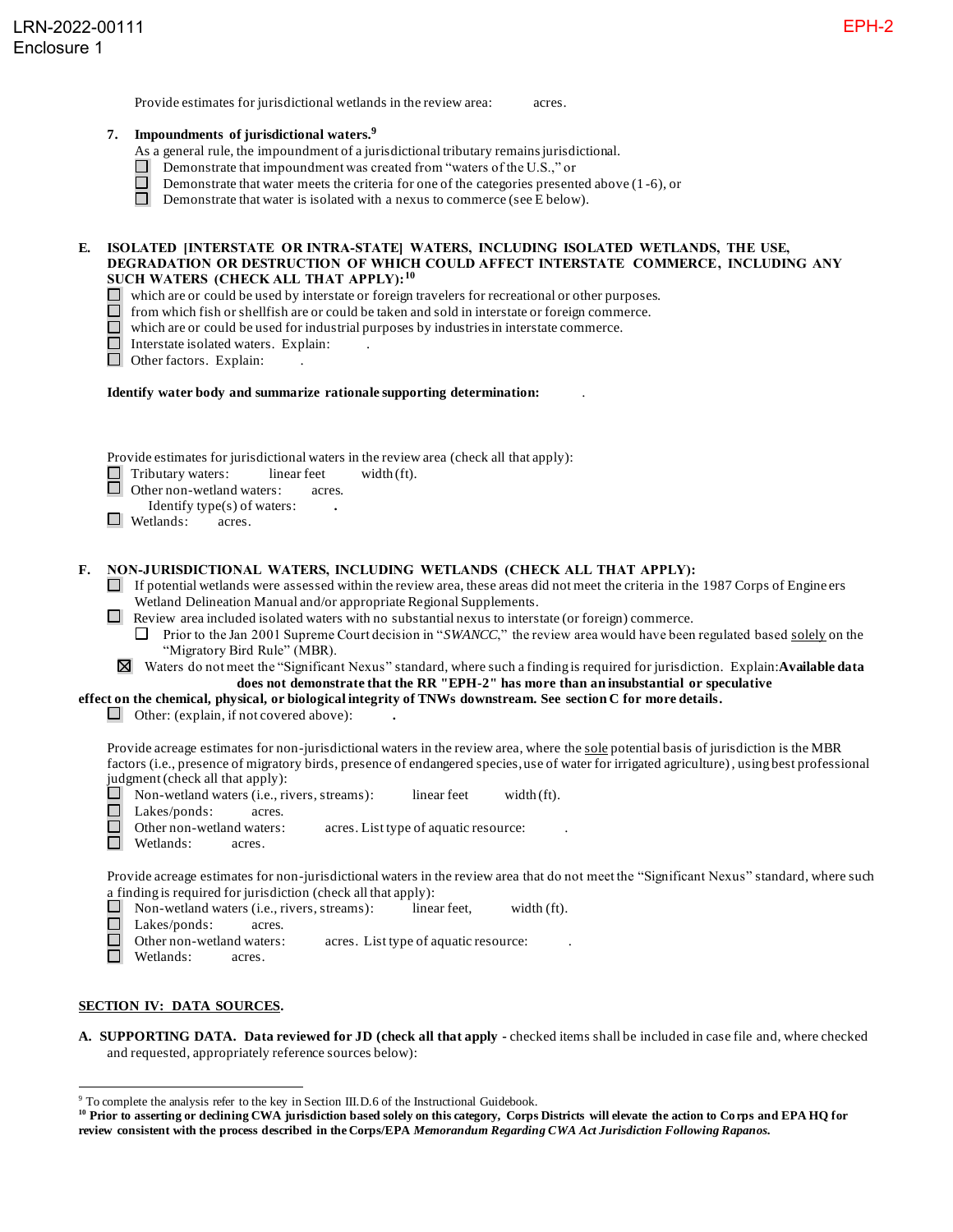- $\boxtimes$  Maps, plans, plots or plat submitted by or on behalf of the applicant/consultant: See Consultant's submittal LRN-2022-
- 00111\_20220203\_AJD-RQST.
- $\boxtimes$  Data sheets prepared/submitted by or on behalf of the applicant/consultant.
- $\boxtimes$  Office concurs with data sheets/delineation report.
- $\Box$  Office does not concur with data sheets/delineation report.  $\Box$  Data sheets prepared by the Corps:
- $\Box$  Corps navigable waters' study:
- U.S. Geological Survey Hydrologic Atlas:See Consultant's submittal LRN-2022-00111\_20220203\_AJD-RQST.
	- USGS NHD data.
	- □ USGS 8 and 12 digit HUC maps.
	- U.S. Geological Survey map(s). Cite scale & quad name:7.5 Minute Index: Franklin.
- USDA Natural Resources Conservation Service Soil Survey. Citation:See Consultant's submittal LRN-2022-
- 00111\_20220203\_AJD-RQST.
- National wetlands inventory map(s). Cite name:See Consultant's submittal LRN-2022-00111\_20220203\_AJD-RQST.
- $\bar{\Pi}$ State/Local wetland inventory map(s):
- FEMA/FIRM maps:
- $\bar{\Box}$ 100-year Floodplain Elevation is: (National Geodectic Vertical Datum of 1929)
- $\boxtimes$  Photographs:  $\boxtimes$  Aerial (Name & Date): See Consultant's submittal LRN-2022-00111\_20220203\_AJD-RQST. or  $\boxtimes$  Other (Name & Date): See LRN-2022-00111\_20220321\_AJD MFR SVN.
- $\Box$ Previous determination(s). File no. and date of response letter:
- $\Box$ Applicable/supporting case law: .
- $\Box$ Applicable/supporting scientific literature: .
- $\Box$ Other information (please specify): .

**B. ADDITIONAL COMMENTS TO SUPPORT JD:** See notes labeled " LRN-2022-00111\_20220321\_AJD MFR SVN" for more details.